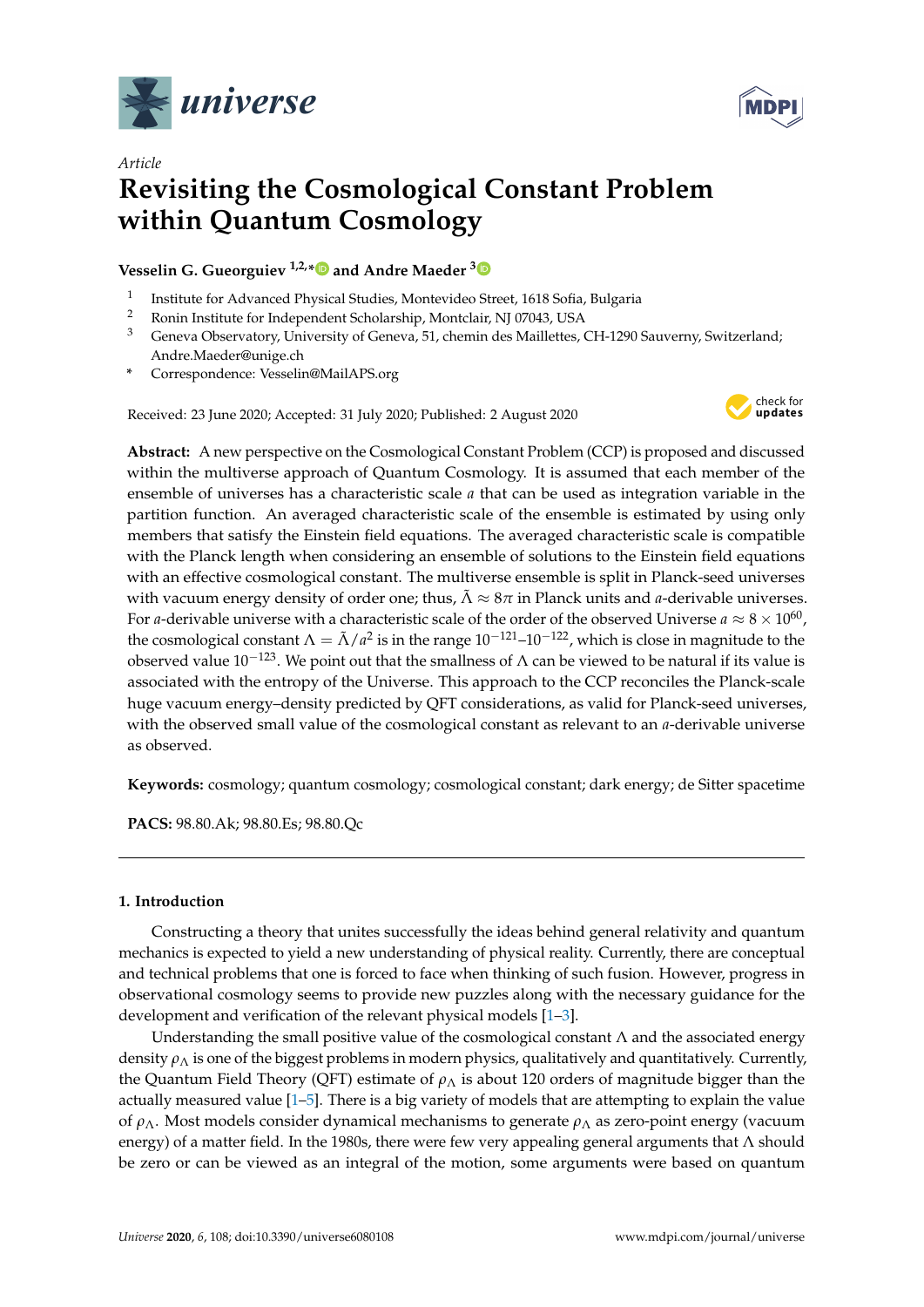gravity [\[6\]](#page-13-3), some on supersymmetry [\[4\]](#page-13-4), or reparametrization invariance [\[5\]](#page-13-2). However, experimental data have shown that  $\rho_{\Lambda}$  is actually small and positive:

<span id="page-1-1"></span>
$$
\rho_{\Lambda} = \rho_c \Omega_{\Lambda} = \frac{c^4}{8\pi G} \Lambda \sim 6.3 \times 10^{-9} \text{ erg/cm}^3,
$$
\n(1)

which is  $1.4 \times 10^{-123}$  times smaller than the Planck's scale energy density:

<span id="page-1-2"></span>
$$
\rho_{Planck} = \frac{c^7}{\hbar G^2} \sim 4.6 \times 10^{114} \text{ erg/cm}^3.
$$
 (2)

Here,  $\rho_c = 3H_0^2c^2/(8\pi G)$  is the critical energy–density,  $H_0 = 70$  km s<sup>-1</sup>Mpc<sup>-1</sup> is the Hubble expansion rate, and  $\Omega_A = 0.72$  based on observations [\[2](#page-13-5)[,3](#page-13-1)[,7\]](#page-13-6). The definition of the critical energy–density is a naturally important quantity—it separates the open from the closed cosmological solutions within the cosmology based on Friedmann–Lemaitre–Robertson–Walker (FLRW) metric.

Seeing the enormous discrepancy above is just the numerical manifestation of a fundamental problem in our understanding of nature. Thus, looking at different viewpoints and lines of reasoning can be enlightening. Let's briefly sketch a few of them: of course, one shall start with the source: Einstein and his "biggest blunder". As the legend has it, Einstein introduced the cosmological constant  $Λ$  into his equation  $G_{\alpha\beta} = \kappa T_{\alpha\beta}$  in order to counteract the gravitational pull of the matter encoded by *Tαβ*—the stress–energy–momentum tensor. *Tαβ* determines the geometry of the space-time via the metric tensor *gαβ*, which is a solution to the Einstein equation, and the associated metric connection ∇*<sup>α</sup>* that provides the covariant derivative of various tensors. In Einstein's GR, the metric tensor *gαβ* and the connection are in special relation  $\nabla_\gamma g_{\alpha\beta} = g_{\alpha\beta;\gamma} = 0$  and are utilized to build the Einstein tensor *G*<sub>αβ</sub> =  $R_{\alpha\beta} - \frac{1}{2}g_{\alpha\beta}R$  with the help of the scalar curvature  $R = R_{\alpha\beta}g^{\beta\alpha}$  and the Ricci tensor  $R_{\alpha\beta} = R_{\alpha\beta}^{\gamma}$ *αγβ* constructed from the Riemann curvature tensor *Rαβγν*.

The Einstein's equation  $G_{\alpha\beta} = \kappa T_{\alpha\beta}$  relies on the matter conservation laws  $\nabla_\gamma T^{\alpha\gamma} = 0$  and the uniqueness of the Einstein tensor with the same property  $\nabla_{\gamma} G^{\alpha\gamma} = 0$ ; then, the constant of proportionality  $\kappa = \frac{8\pi G}{c^4}$  is determined from the Newtonian limit of the theory. According to this reasoning, the Einstein's equations are uniquely determined and illustrate the idea that the matter distribution and motion determine the metric tensor *gαβ* and thus the structure of the space-time. In particular, when there is no matter and only vacuum  $T^{\alpha\gamma} = 0$ , the solution corresponds to Ricci flat spacetime since  $G_{\alpha\beta}g^{\beta\alpha} = -R = 0$  and thus  $R_{\alpha\beta} = G_{\alpha\beta} = 0$ . However, if there is matter, then, depending on the initial conditions, the solutions to the Einstein's GR equations will correspond to systems that re-collapse or expand forever. Thus, the desire for a static solution prompted the introduction of a term  $\Lambda g_{\alpha\beta}$  into the Einstein's GR equation  $G_{\alpha\beta} + \Lambda g_{\alpha\beta} = \kappa T_{\alpha\beta}$ , where Λ is a constant since the new term has to obey the conservation laws already satisfied by *Gαβ* and *Tαβ* along with the postulate  $g_{\alpha\beta\gamma} = 0$ . When  $\Lambda$  is introduced in the model, as illustrated by the above line of reasoning, the result is a phenomenological theory with a constant parameter  $\Lambda$  that has to be determined by experiment and observations. Furthermore, if one is to estimate  $\Lambda$  by using dimensional reasoning based on the relevant system parameters such as *c*, *G*, and the size of the Universe via the use of the Hubble constant *H*0, then one obtains an energy density [\(3\)](#page-1-0) that is very close to the experimental value above  $(1)$ :

<span id="page-1-0"></span>
$$
\rho_H \propto \frac{2H_0^2}{\kappa c^2} = \frac{1}{4\pi} \frac{H_0^2 c^2}{G} = 6 \times 10^{-9} \text{ erg/cm}^3
$$
 (3)

Here, the numerical factor of  $4\pi$  can be justified as the solid angle being part of the volume measure for the energy density in 3D space. Therefore, by inspection of [\(1\)](#page-1-1) and [\(3\)](#page-1-0), one can conclude that  $\Lambda \approx 2 H_0^2/c^2$  and the Hubble constant  $H_0$  should be one of the fundamental constants of nature. It is important that the expression above is based on simple dimensional reasoning. However, one can get a very similar result ( $\Lambda \approx 3H_0^2/c^2$ ) by considering the LFRW equations that are derived from the Einstein field equations with cosmological constant by using the Robertson-Walker metric ansatz and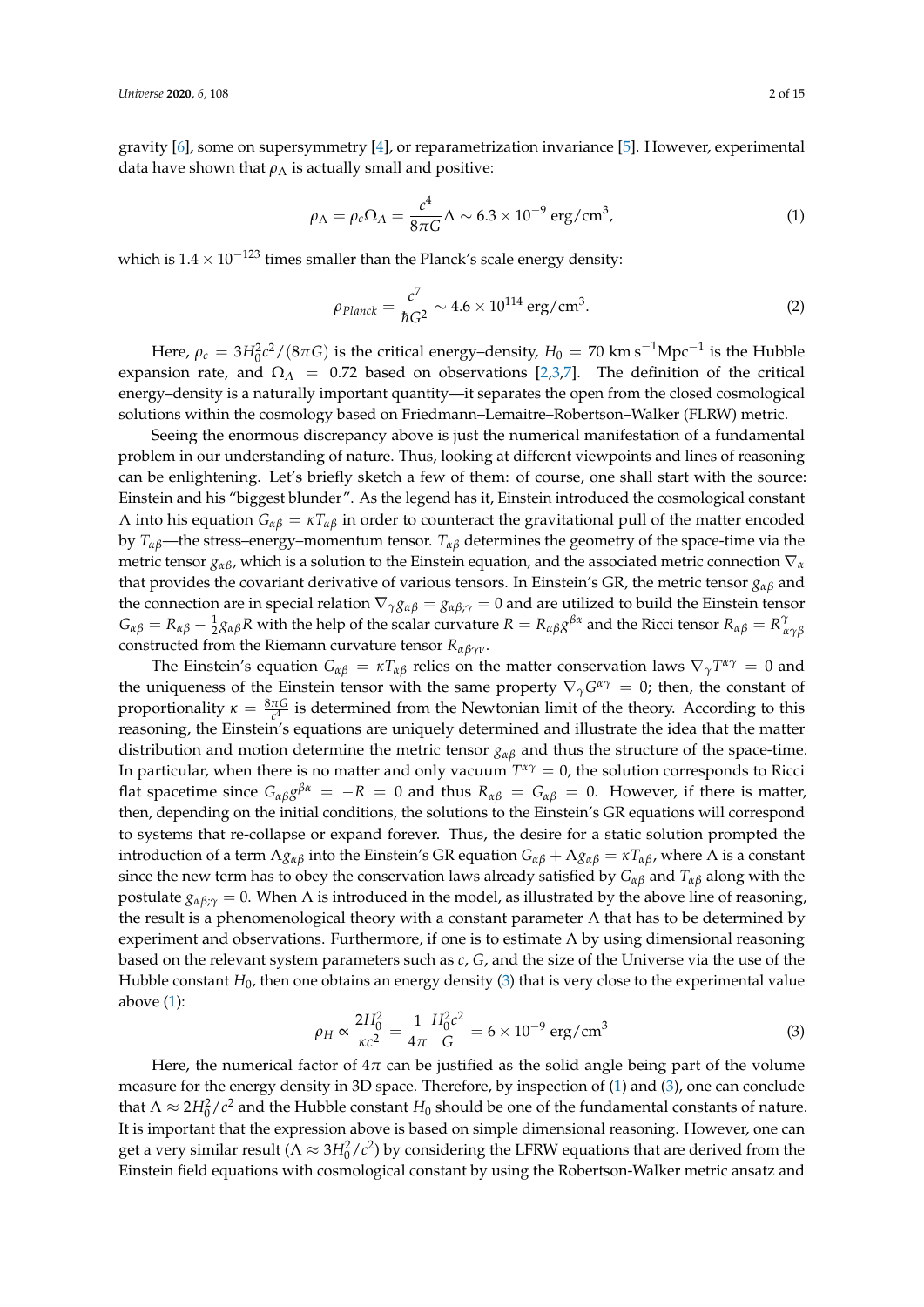neglecting the curvature and matter energy–density terms. Note that such approximations are standard handwaving estimates in building simple models of nature. The Robertson–Walker metric is the most general homogeneous and isotropic metric (up to time-dependent conformal factor), thus consistent with the cosmological principle that the Universe is homogeneous and isotropic at very large scales. One can neglect the curvature and matter energy–density terms since there seems to be very little matter in the Universe at very large scales and the Universe seems to be large enough to appear practically flat. In this respect, the cosmological constant is a property of an expanding, flat, and matter empty Universe, which except for its expanding property is what one would call a classical vacuum.

An alternative point of view is to reason that, even if one neglects the contribution of the matter and electromagnetic radiation to the stress–energy–momentum tensor  $T_{\alpha\beta}$ , thus setting  $T_{\alpha\beta} = 0$  as for classical *matter vacuum*, there is still energy and momentum within the space-time due to the possible presence of gravitational waves. Therefore, there should be a non-zero source on the right-hand side of the Einstein equation  $G_{\alpha\beta} = -\Lambda g_{\alpha\beta}^{-1}$  that should be related to the presence of a metric field  $g_{\alpha\beta}$ . This way, the parameter  $\Lambda$  of proportionality has something to do with stress–energy–momentum tensor for gravity in space-time of the classical matter vacuum. Solution to such equation has been introduced by de Sitter and has illustrated that matter may not be the only source of gravity and thus wrinkles in the space-time may not be due to matter only. Furthermore, such solutions illustrate that vacuum solutions do not have to be Ricci flat but instead can correspond to non-zero constant scalar curvature  $R = 4\Lambda$ . This way one extends minimally the Einstein's GR framework in the sense that space-time can be spatially flat, homogeneous, and isotropic, but with a non-zero constant scalar curvature. The possibility of non-flat universe has recently received observational support [\[8\]](#page-14-0) . Thus, Λ can be viewed as a fundamental constant which is somehow related to the energy–density of the vacuum. Furthermore, since the Einstein original equation,  $G_{\alpha\beta} = \kappa T_{\alpha\beta}$ , now reads as  $G_{\alpha\beta} = -\Lambda g_{\alpha\beta}$ , therefore, the stress–energy–momentum tensor can be viewed as a tensor that contains (non-classical) non-zero vacuum part:

<span id="page-2-0"></span>
$$
\kappa T_{\alpha\beta} = -\Lambda g_{\alpha\beta}.\tag{4}
$$

Due to the signature of the metric *gαβ*, such vacuum has a very special equation of state, relationship between pressure and energy–density,  $p_{\text{vac}} = -\rho_{\text{vac}}$  that behaves thermodynamically well upon adiabatic expansion and compression. This point of view implies that *ρ*<sub>vac</sub> is constant. Thus, *ρ*<sub>vac</sub> is related to the cosmological constant in a very simple way  $\Lambda = \kappa \rho_{\text{vac}}$  [\[9\]](#page-14-1). Unfortunately, the scale of the energy–density that one can deduce based on the relevant fundamental constants like *c*, *G*, and the Planck constant  $\hbar$ , results than in  $\rho_{Planck}$  [\(2\)](#page-1-2), which is about 120 orders of magnitude bigger than the actually measured value of  $\rho_{\Lambda}$  [\(1\)](#page-1-1).

The above discussion demonstrates that "old fashioned" dimensional reasoning provides a reasonable value for Λ and the corresponding energy–density  $ρ_\Lambda$ , while the quantum field theory based reasoning results in an enormously different energy–density value. The smallness of the observed cosmological constant and the related energy–density is one of three puzzling facts. If the cosmological constant is really due to quantum effects, then the other puzzle is why quantum energy fluctuations are not manifesting at the scale of applicability of the general relativity. The third question is related to the comparable value of  $\rho_{\Lambda}$  to the overall matter density  $\rho_m$ , which is about a factor of three given that  $\Omega_m = 28\%$ . It seems that the last two questions could be addressed well within the unimodular gravity approach to Einstein's equations [\[10\]](#page-14-2). While the smallness of  $\Lambda$  could be justified in few possibly equivalent ways: via the Universe as a Black Hole idea where the large entropy in the Universe results is small  $\Lambda$  [\(5\)](#page-5-0), or via the quantum corrected Raychaudhuri equation [\[11\]](#page-14-3), or as a second-order quantum correction to the Newtonian gravity [\[12,](#page-14-4)[13\]](#page-14-5), or as related to the relevant observables at the infrared stable fixed point of the 4D gravity at large distances [\[14\]](#page-14-6). It may not be a

<sup>1</sup> The negative sign is for consistency of moving *Λ* from the RHS to the LHS of the equation, as well as for convenience in relating *Λ* to the scalar curvature *R*.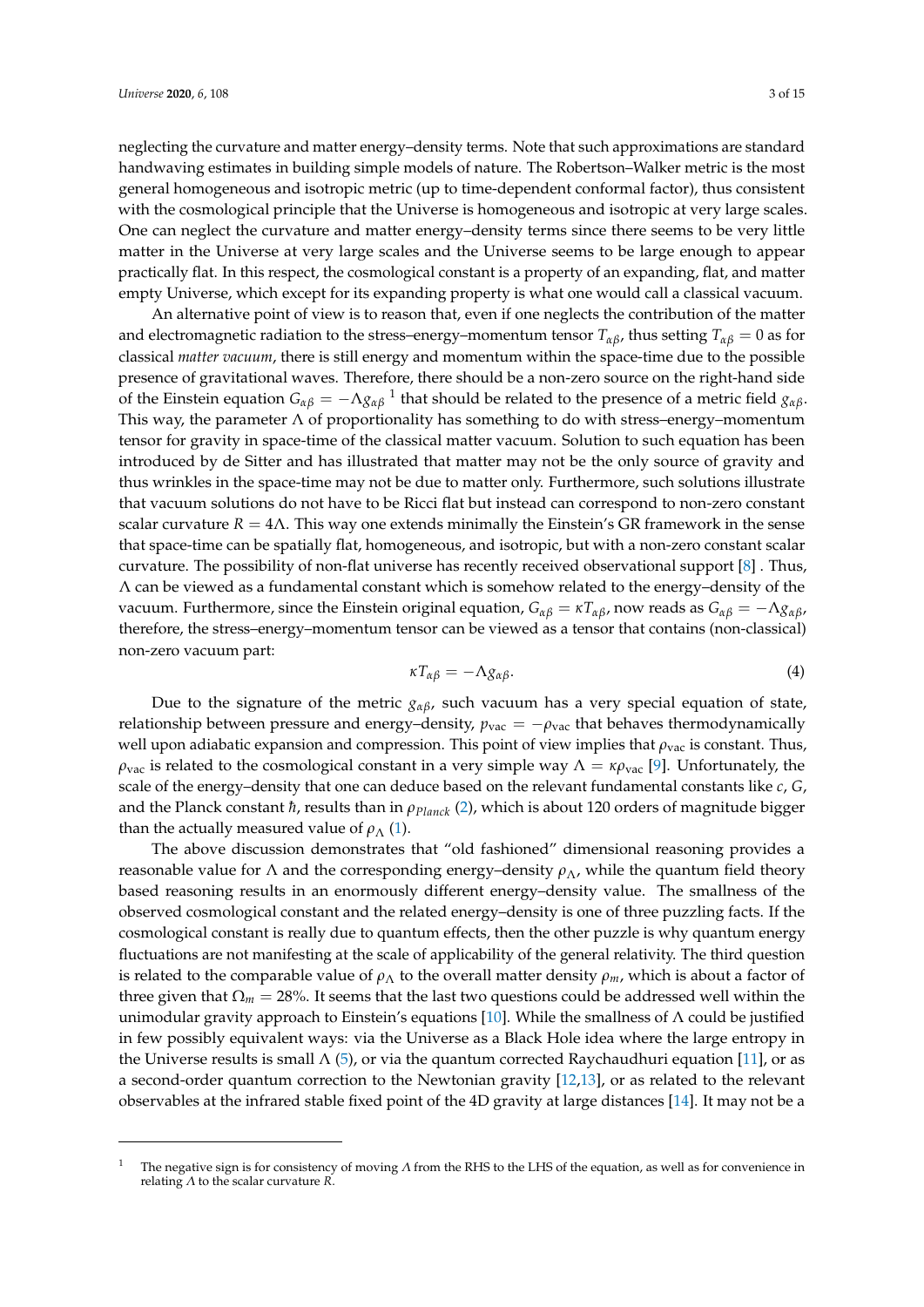surprise that all these could be equivalent, but, to the best of our knowledge, no one has been able to tie the knot on their equivalence and to derive the observed value unambiguously.

Finding an explanation of the value of  $\rho_{\Lambda}$  has been the focus of many research papers and projects. A somewhat favorite approach nowadays is based on the weak anthropic principle, which is consistent with the above demonstrated  $\rho_H$  value. Thus, the Hubble constant  $H_0$  is a parameter of the system while the fundamental constants *c*, *G*, and *h* are really fundamental. This way, the Planck length and time are "unique" once the Planck system of units is chosen, while the Hubble constant  $H_0$  is somehow related to the details of how much stuff is in the system and what are the initial conditions of the relevant processes. Systems near equilibrium often have a characteristic scale that is a result of a few different competing factors. In physics, this is often reflected by the kinetic and potential energy of a system or the balance of various forces. In this respect, a reasonable approach that can link the Planck scale to the observed size of the Universe should then deliver a resolution to the Cosmological Constant Problem (CCP) above and may shed light on the problem of quantum gravity.

It is natural to expect that the value of the cosmological constant would be determined or justified within Quantum Cosmology (QC) or at least QC will provide some initial understanding of why it is so small. The problem is that QC involves path integrals over 4D-geometries. While path integrals seem to make sense in physics—they are not yet well-defined mathematical objects. It seems, however, that progress in causal dynamical triangulations [\[15](#page-14-7)[,16\]](#page-14-8) may provide a method to compute such complicated path integrals over 4D-geometries.

The focus of the current paper is the construction of a partition function over a *characteristic-size* variable that should be equivalent to a path integral over 4D-geometries when all other characteristics of the corresponding universe are integrated out. Such research is motivated by the progress in causal dynamical triangulations [\[15](#page-14-7)[,16\]](#page-14-8) and the possibility to numerically simulate various space-time geometries for the purpose of testing quantum cosmology models. Thus, far in this paper, the Cosmological Constant Problem (CCP) has been introduced and a few of the directions, which researchers are exploring as resolutions to this problem, have been briefly mentioned. The next section outlines five of the main categories as discussed by Weinberg [\[5\]](#page-13-2) with a particular focus on the Weak Anthropic Principle and Quantum Cosmology as well as an additional category of geometry related/motivated approaches for justifying the value of  $ρ<sub>Λ</sub>$ . Then, the mathematical structure of Quantum Cosmology is briefly discussed along with how the cosmological constant and the matter vacuum energy can be absorbed in an effective cosmological constant. Once the Euclidean partition function over geometries has been constructed, one can map the path-integral partition function onto one-dimensional integral over the *characteristic size* of each possible universe—*Multiverse Partition Function*. Finally, the implications of this partition function and possible interpretations of the *characteristic size* of a universe are discussed.

#### **2. The Three Main Model Groups and the Seven Principal Model Categories**

The Planck scale is a well-accepted scale where something new and interesting should start showing up; however, it may not be applicable as a scale for estimating the vacuum energy–density fluctuations relevant to the large-scale cosmological phenomenon. It may well be the same reason for which a matter density of a material is correctly estimated as macroscopic quantity and, if one uses sub-atomic scale measurements, then the density of the material would exhibit significant variations. Thus, without a suitable procedure/model for extrapolating from one scale to another, the results may be drastically incorrect. As a result, there are many different approaches based on various ideas as explanations of the value and the origin of the non-zero cosmological constant.

In a 1989 review paper, Weinberg discussed five main categories [\[5\]](#page-13-2): (a) Super-fields and super-potential approaches based on Supersymmetry, Supergravity, and Superstrings; (b) Anthropic considerations associated with processes in the Universe related to the observed age, mass density, and other astrophysical observations; (c) Adjustment/Tuning mechanisms based on a scalar field and its evolution over the history of the Universe; (d) Changing Einstein GR/ Modifying Gravity either by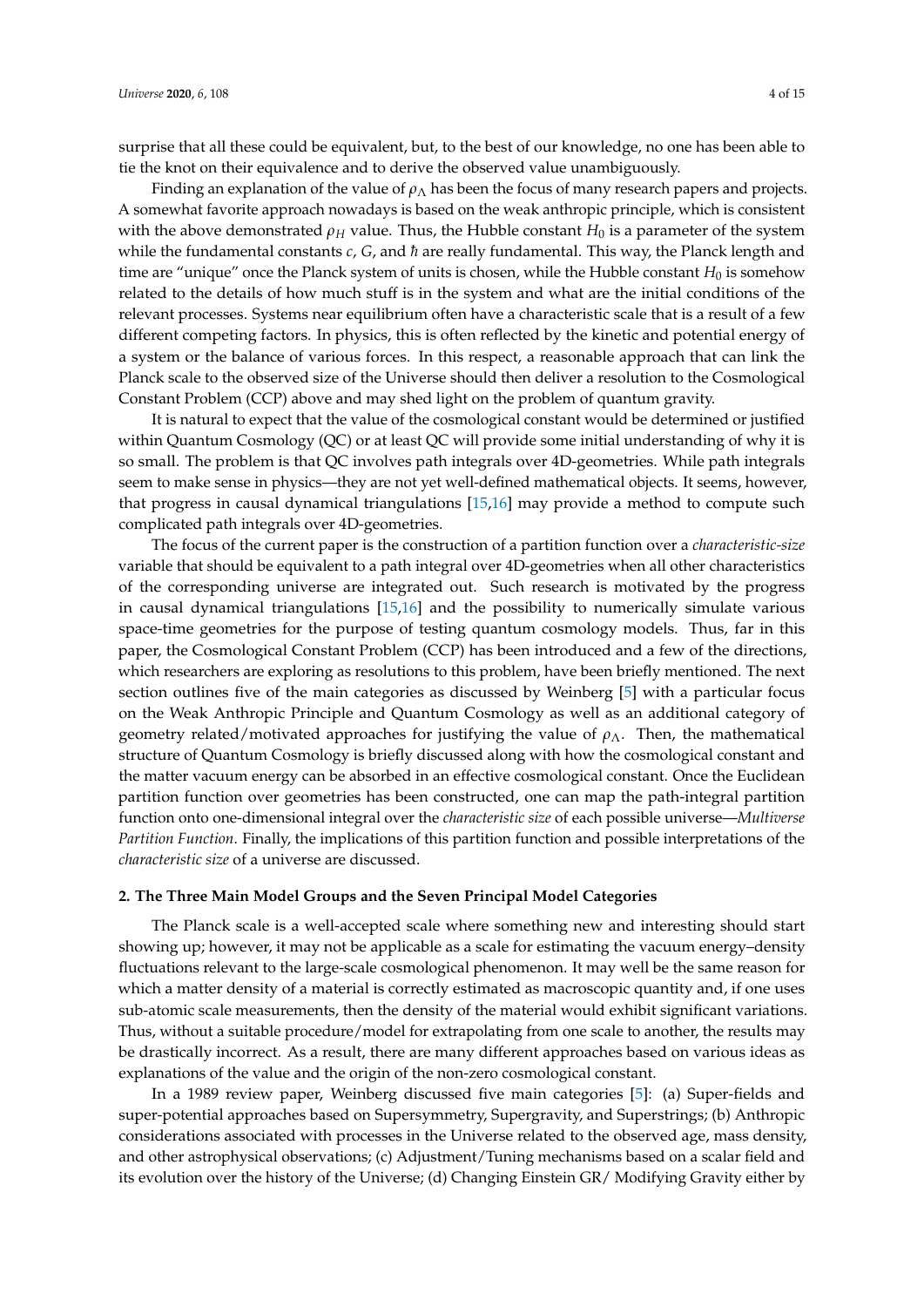restricting the dynamical degrees of freedom associated with the metric tensor and/or the relevant symmetry transformations or by adding new terms to the Action that result in a cosmological constant term as a constant of integration; (e) Quantum Cosmology as pertained to estimating the probability of observing a specific field configurations and relevant field expectation values build on appropriate effective actions. *Each of these five categories can be grouped further* either as high-energy/short-distance scale phenomena (a) & (c), or long-time/large-distance scale phenomena (b) & (d), or presumably all scales (c, d, e). While the models from the first two groups are self-evident and are expected to be extendable into the all-scales group, these models are originally devised, developed, and tested or expected to hold in their primary domain. The models like  $(c, d, e)$  are built with the aim and hope to be applicable to all scales.

The five Weinberg's categories are the natural classification based on where the Occam's razor principle could lead us to in terms of the minimal and sufficient change towards resolution of the CCP. The minimal and sufficient change may come from extension to the Einstein's GR theory of Gravity, category (d) above or to the theory behind the matter fields that generate the stress–energy tensor, category (a) above; the new theory, however, should be consistent with observations about our Universe described in category (b). The successful model will probably have an effective description in terms of the category (c). Finally, if the model is to be a bridge towards fusing the principle of general relativity and quantum mechanics that is applicable to the Universe at a larger scale than it should in some sense be related to quantum cosmology or may define what this category (e) means.

Models that have a mechanism of connecting short to long scale phenomena are known in the literature, for example, T-duality in string theory, or models that are the same at any scale, i.e., fractal or conformal geometry [\[17](#page-14-9)[,18\]](#page-14-10). Since the physics deduced from astronomical observations at large distances is expected to be somehow related to the physics that can be studied at short distances, for example in any on/near Earth laboratory, then such scale mapping procedure should play a role in models that may resolve the CC problem. In this respect, models that exhibit, scale invariance, conformal symmetry, T-duality, or fractal geometry should be another (sixth) category of models—(g) geometric models [\[17](#page-14-9)[–21\]](#page-14-11). Of course, there is always the possibility to consider models that don't fit in any of these six categories the (seventh) category type—(f) further futuristic/exotic models category.

Relatively recently, the Weinberg's classification was discussed and extended further in a review paper by Li et al. [\[22\]](#page-14-12) by adding more symmetry based models or string-theory motivated models that either expand the matter sector, or modify gravity, or add further examples to the geometry related model category (g) discussed in the paragraph above. For example, Wetterich's scaling invariance via dilatation field, or the Blackhole Self-Adjustment model that can be viewed as a variation on the theme of Blackhole Cosmology models. The Holographic principle category in Li's paper has a significant overlap with the geometry related model category (g) which can also absorb the Back-Reaction category in Li's paper. Some of the Phenomenological models (Quintessence, K-essence, and so on) could also be viewed as members of the category (c) adjustment/tuning mechanisms category by Weinberg, or the (f) category of futuristic models that expand the matter fields models either in the particle physics sector or the type of fluid(s) (Chaplygin gas, viscous fluid, super-fluid condensation) involved in the relevant Freedman equations.

The fact that researchers have been exploring various models, like string theory tuning mechanisms for bouncing brane-world scenarios, Blackhole self-adjustment, Holographic principle, and Back-Reaction models, is adding weight to the importance of the category  $(g)$  of geometry related/motivated approaches for justifying the value of  $\rho_{\Lambda}$ . If a model has a way to relate the short-scale *r* processes to large-scale *R* processes, i.e., as the T-duality in string theory, there will be a fundamental constant of dimension  $L^2$  such that ( $r = L^2/R$ ), and therefore an energy density associated with it ( $\rho\sim c^4L^{-2}/(8\pi G)$ ). If this scale is the string tension, as in string theory, then one still has an enormous energy–density of the string vacuum compared to the observed value. In a similar way, the Black-Hole related reasoning [\[22\]](#page-14-12) results in an energy–density expression (*ρ* ∼ 3*L* <sup>−</sup>2/(8*πG*)) that has the correct numerical factor of 3 which gives support to the Blackhole Cosmology ideas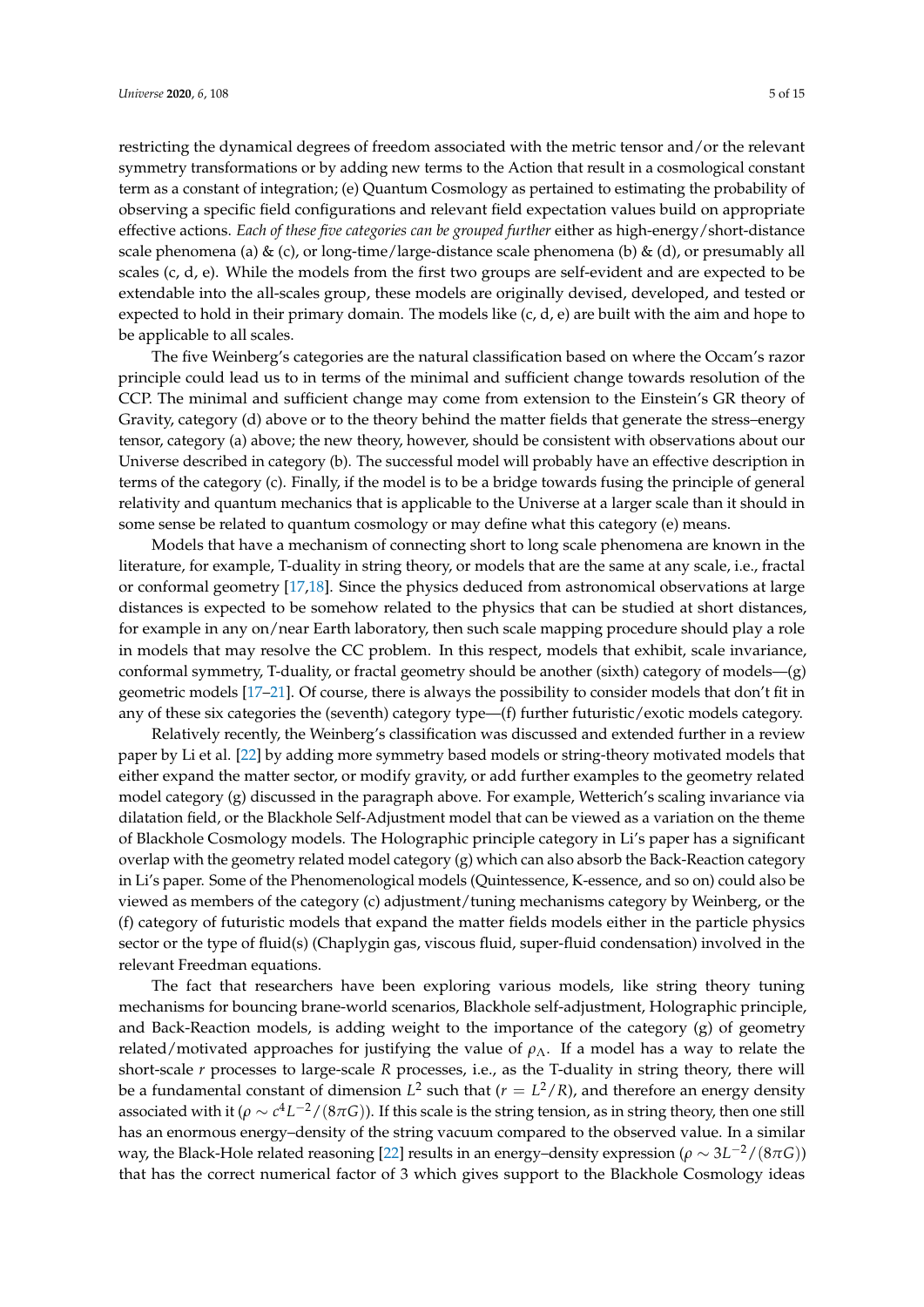where our Universe is considered to be essentially the interior of a huge Blackhole [\[20,](#page-14-13)[21,](#page-14-11)[23\]](#page-14-14). Thus, this idea could be used to explain the value of the observed energy density, if one uses the future event horizon  $L = R_h$ , and thus the remarkable agreement of dimensional argument [\(3\)](#page-1-0) with the observation result [\(1\)](#page-1-1). If one considers the Blackhole Cosmology, then there is an alternative explanation of the cosmological constant Λ as related to the entropy of the Universe rather than the energy–density of the vacuum. Such approach can use the entropy of a de Sitter Space as derived by Gibbons and Hawking [\[24\]](#page-14-15)  $S_{dS}$  and match it to the corresponding expression for a blackhole  $S_{BH}$ :

<span id="page-5-0"></span>
$$
S_{dS} = 12\pi\Lambda^{-1} \equiv S_{BH} = \frac{A}{4} \tag{5}
$$

in units  $\frac{k_B}{l_P^2} = 1$ , where  $k_B$  is the Boltzmann constant,  $l_P$  is the Planck length, and  $A = 4\pi R^2$  is the area of the event horizon *R* of the blackhole. The result is then  $R=2l_A$ , where  $l_A=\sqrt{\frac{3}{\Lambda}}$  is the characteristic size of the de Sitter spacetime with a cosmological constant  $\Lambda$  [\[25\]](#page-14-16). This justifies the simple dimensional results discussed after [\(3\)](#page-1-0) as related to the entropy of the Hubble horizon  $R_H = \frac{c}{H_0}$  when employing results from path integral quantum gravity considerations [\[24\]](#page-14-15). This relation between  $H_0$  and  $\Lambda$  is expected to be influenced minimally upon the specific details of the final quantum gravity theory because the relations discussed are about the entropy of the de Sitter spacetime which is the asymptotic limit of our Universe. Thus, while [\(5\)](#page-5-0) could provide a new viewpoint on the smallness and the value of  $\Lambda$ , the unimodular gravity approach to Einstein's equation [\[10\]](#page-14-2) could provide the resolution to the other two puzzles about the cosmological constant. Alternatively, the smallness of  $\Lambda$  could be related to second-order quantum corrections to the equations of motion either via the quantum corrected Raychaudhuri equation [\[11\]](#page-14-3), or as a second-order quantum correction to the Newtonian gravity via the use of the quantum hydrodynamic approach [\[12,](#page-14-4)[13\]](#page-14-5). Such an approach is very appealing due to its economy in terms of exotic new stuff and as a member of the category (d) above where the cosmological constant is related to the quantum vacuum fluctuations that induce effectively conformal effects via the non-zero trace of the corresponding energy–momentum matter tensor.

The numerical agreement between  $(1)$ ,  $(3)$ , and  $(5)$ , however, is not sufficient to establish the validity of a model or the idea behind it as outlined in the example above. In order to do so, one has to build a model that can provide a description to the vast body of observational data to the level compatible with what the ΛCDM model can provide. Recently, a model based on the idea of scale-invariance of the vacuum (SIV) and the Weyl's conformal gravity idea has been in development and has been showing a promise to resolve the dark-matter problem dynamically and possibly without the need for dark-matter particles [\[26,](#page-14-17)[27\]](#page-14-18). Connecting the SIV theory to the unimodular gravity may be a fruitful approach to resolving the various dark puzzles in cosmology and gravity. Further fortification of the argument for such connection can be justified given the fact that the unimodular gravity can be viewed as a particular gauge fixing of the conformal factor as a constraint [\[28\]](#page-14-19). In this respect, the specific SIV realization of the Weyl Integrable Geometry with suitable conformal factor is equivalent to the Einstein GR equation with traceless energy–momentum for matter and a Cosmological Constant term originating from a non-flat background characterized by non-zero Ricci scalar which absorbs the over all trace contribution of the matter energy–momentum tensor. Such non-flat Lorentzian backgrounds are expected to be viable stable vacuum configurations for quantum gravity [\[28\]](#page-14-19). The studies by Mottola and his collaborators seem to be intimately related to the understanding of the trace of the stress–energy tensor [\(4\)](#page-2-0), and thus to the value of  $\Lambda$  as induced by the "energy" of the gravitational field. The study of the trace-anomaly-induced dynamics of the conformal factor of four-dimensional (4D) quantum gravity [\[14\]](#page-14-6) seems to be closely related to the scale-invariance of the vacuum (SIV) and the Weyl's conformal gravity idea explored by the authors of the current paper in a different context [\[29\]](#page-14-20). Unfortunately, despite the simple relation between the field contents of these studies ( $\sigma = \ln \lambda$ ), we couldn't finalize the correspondence on the level of the equation content within the short time frame we have been studying Mottola's work for the current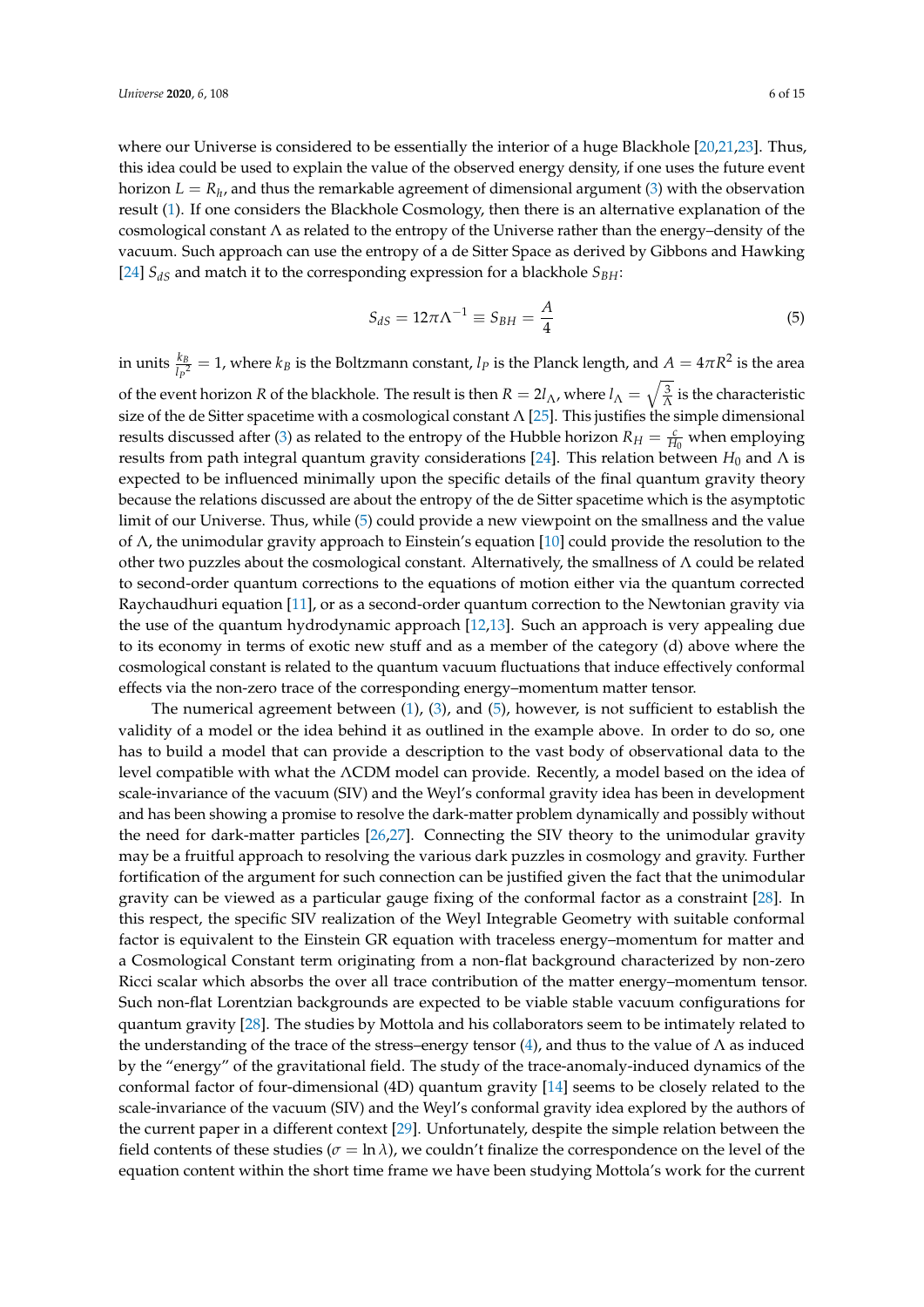paper. Establishing the connection is an important step and has to be done carefully and accurately, which usually takes significant time, effort, and other relevant resources.

Models that successfully compete with the ΛCDM model are effectively satisfying the Weak Anthropic Principle. That is, the parameters of the model do allow for good description of the observed physical reality, even though part of the parameter space may not be consistent with the existence and evolution of Life as we know it. Current understanding of the inflationary Universe model suggests that there could be the possibility of a Multiverse where various universes are perpetually created as the inflation field expands and decays locally. As a result, the laws of physics may differ in different universes and we just happen to live in a Universe that has the observed structure. When the anthropic reasoning is properly utilized, it can help us understand the correlations between various observational facts and the corresponding numerical representations of the data [\[5](#page-13-2)[,30\]](#page-14-21).

An alternative multiverse scenario is the Blackhole Cosmology idea where each Universe is a Blackhole that is either a daughter Universe or parent Universe. This way the Blackhole universes are disconnected universes, but the laws of physics are close in the generationally related universes. The above multiverse options are interesting due to their implication about the overall history and fate of the Universe and therefore are more consistent with viewing the cosmological constant as constant of integration related to the initial conditions of the system or a byproduct of a specific cancellation mechanism.

An alternative equally radical view point is based on the idea of self-similarity and scale relativity as related to fractal geometry [\[17\]](#page-14-9) where the value of the cosmological constant is related to the scale of the classical electron radius, thus a byproduct of a specific phase transition mechanism. Regardless of the mechanism and the origin of the specific value of the cosmological constant, there is always a scale that should characterize a quasi-static cosmological constant value.

Quantum Cosmology (QC) is an approach aiming at understanding the Universe at the larger scale by using the ideas behind general relativity and quantum mechanics. It has been used previously to justify that the cosmological constant is probably zero. Some initial arguments were based on supersymmetry [\[4\]](#page-13-4) and quantum gravity [\[6\]](#page-13-3), while reparametrization invariance considerations were used to demonstrate that the cosmological constant can be viewed as an integral of the motion [\[5\]](#page-13-2). The QC approach was viewed as the most promising road back then, but the experimental observation has raised a red flag over this method. Some QC studies argued that the zero Cosmological Constant result is not that much a statement about what should be observed as the most likely value of  $\Lambda$  but more of a statement about the asymptotic "far future" value of the model parameter Λ corresponding to model based on Baby Universes [\[31\]](#page-14-22). Another argument in support for the zero Cosmological Constant as related to the asymptotic infrared stable fixed point for 4D gravity has been given very rigorously and much earlier then in [\[31\]](#page-14-22) by Mottola and his collaborators [\[14,](#page-14-6)[15\]](#page-14-7).

Subsequent adjustments to the Multiverse approach seem to be aligned with observational support for inflation. In the next few sections, an approach based on the isolation of a characteristic scale as an integration parameter is considered for the purpose of estimating the expected average size of "typical" universe as part of a Multiverse ensemble.

#### **3. Cosmological Constant within Quantum Cosmology**

The Einstein equations with cosmological constant Λ:

<span id="page-6-0"></span>
$$
R_{\alpha\beta} - \frac{1}{2}g_{\alpha\beta}(R - 2\Lambda) = \frac{8\pi G}{c^4}T_{\alpha\beta}
$$
\n(6)

can be derived from the Einstein–Hilbert action supplemented with the matter action *Amatter*:

<span id="page-6-1"></span>
$$
A[g,\psi] = \frac{c^4}{16\pi G} \int (R - 2\Lambda) \sqrt{-g} d^4x + A_{matter}[g,\psi,\partial\psi].
$$
 (7)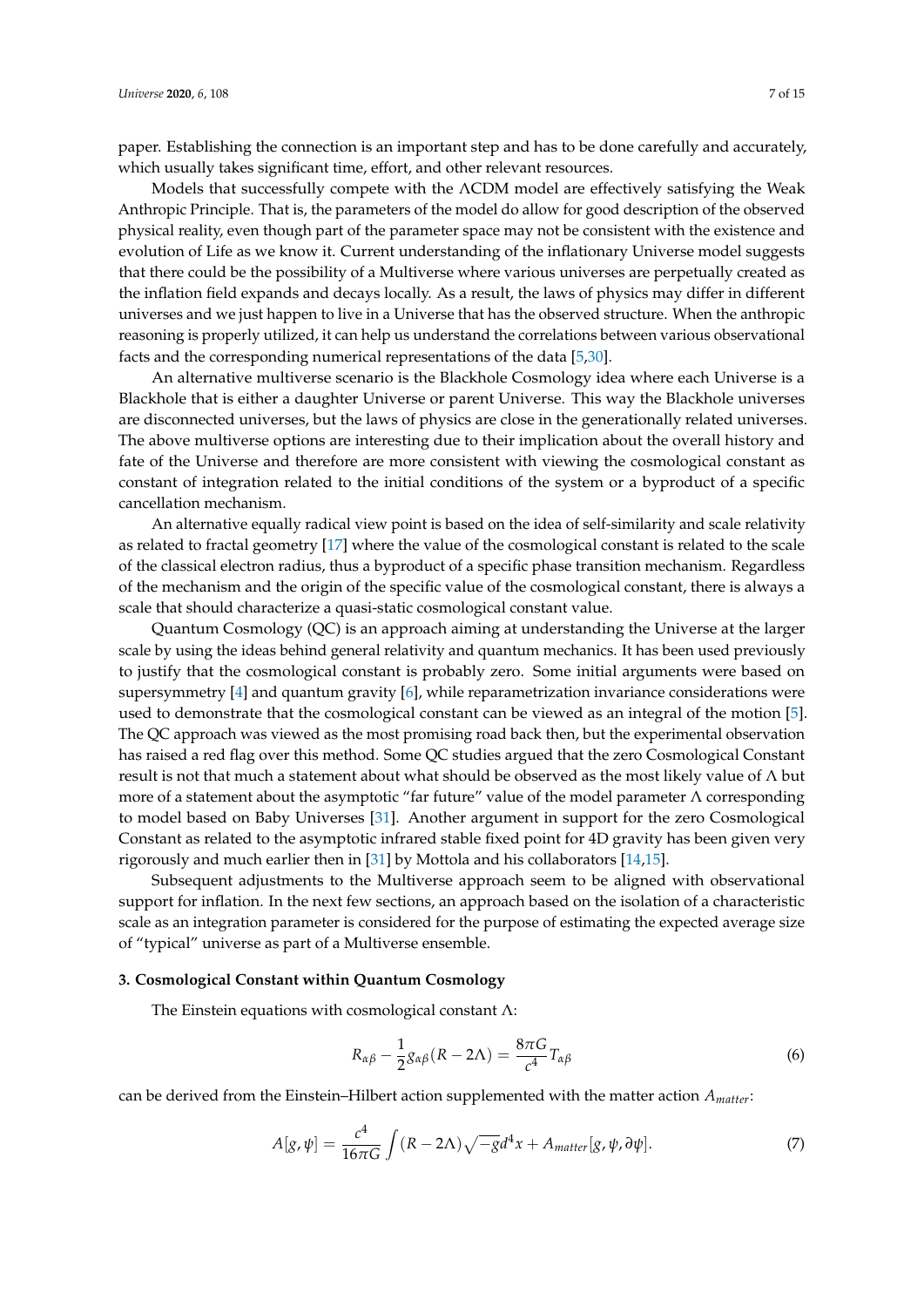The first term above is the standard Einstein–Hilbert action for a metric gravity *gαβ* with cosmological constant Λ while the second term is the matter action *Amatter* that depends on the metric  $g_{\alpha\beta}$  but not on its derivatives and thus it determines the stress–energy tensor  $T_{\alpha\beta}$  but does not contribute to the left-hand side of [\(6\)](#page-6-0). In  $A<sub>matter</sub>$ , the matter fields are denoted by  $\psi$  and their derivatives are *∂µψ*. The symbol *ψ* is a placeholder for the variety of possible matter fields like those in the standard model of elementary particles, such as leptons, quarks, and interaction bosons. The equations obeyed by the matter fields within given background spacetime with a metric *gαβ* are obtained upon the variation of the relevant fields when the appropriate functional form of *Amatter* is considered.

The expectation value of an observable  $\mathcal{O}[g,\partial g,\psi,\partial \psi]$  is then defined via a partition function that is a formal Feynman path integral with a functional integration measure  $\mathcal{D}[g, \psi]$  over the space of varius possible and relevant metrics and matter fields:

$$
\langle \mathcal{O} \rangle = \frac{1}{Z} \int \mathcal{D}[g, \psi] \mathcal{O}[g, \partial g, \psi, \partial \psi] e^{\frac{i}{\hbar} A[g, \psi]},
$$
  

$$
Z = \int \mathcal{D}[g, \psi] e^{\frac{i}{\hbar} A[g, \psi]}.
$$

When the matter fields  $\psi$  are integrated out, one expects  $T_{\alpha\beta}$  to be proportional to the metric tensor *gαβ* which leads to an effective Λ for an empty Universe [\[5](#page-13-2)[,32\]](#page-14-23):

<span id="page-7-0"></span>
$$
\langle T_{\alpha\beta} \rangle = \sigma g_{\alpha\beta}, \ \Lambda \to \Lambda - \frac{8\pi G}{c^4} \sigma. \tag{8}
$$

Here,  $\sigma$  denotes the constant of proportionality between  $\langle T_{\alpha\beta}\rangle$  and the metric tensor  $g_{\alpha\beta}$ . Therefore, it is related to the effective energy–density  $\langle T_{00} \rangle$  when the quantum fields  $\psi$  are integrated out. If one is to consider the trace of the effective energy–momentum tensor  $\langle T_{\alpha\beta}\rangle$ , then one has  $4\sigma=\langle T_{\alpha\beta}\rangle\,g^{\beta\alpha}.$ It seems reasonable to assume that the trace operation commutes with the process of integrating out the fields  $ψ$  which leads to the relationship  $4σ = \langle T_{\alpha\beta}g^{\beta\alpha}\rangle = \langle T\rangle$ , where  $T=T_{\alpha\beta}g^{\beta\alpha}$  is the trace of the energy–momentum tensor. If one chooses traceless formulation for the Einstein GR equations, then the Λ appears as constant of integration related to the Ricci scalar curvature *R* and the trace *T* of the energy–momentum tensor [\[5\]](#page-13-2).

In units where the speed of light is  $c = 1$  and the metric tensor has time-like signature  $\{+, -, -, -\}$ , the energy–momentum tensor for an ideal fluid is given by the expression:  $T^{\alpha\beta}$  =  $(\rho + p)u^{\alpha}u^{\beta} - pg^{\alpha\beta}$ . Here,  $\rho$  is the energy–density,  $p$  is the pressure, and  $u^{\alpha}$  are the components of the for-velocity of the fluid with  $u^{\alpha}u^{\beta}g_{\alpha\beta} = 1$  and  $u^0 \approx 1$  in the Newtonian limit of a slow motion. Then, the trace of the energy–momentum tensor becomes  $T = g_{\alpha\beta}T^{\beta\alpha} = (\rho - 3p)$ , which turns into  $T = \rho(1 - 3w)$  if an equation of state  $p = w\rho$  is considered.

Based on the conservation laws in the scale-invariant theory, which are also reduced to the usual conservation laws [\[26\]](#page-14-17), the overall energy–density scaling  $\rho \sim r^{-3(w+1)}$  indicates five special values of *w*. The five values can be grouped as follows, three of which are particularly important: radiation  $(w = 1/3)$ , pressureless matter  $(w = 0)$ , and dark energy  $(w = -1)$ . The first two, radiation and matter, are familiar non-negative pressure fluids. The negative *w* results in negative pressure systems that are not common laboratory fluids. The other two special cases,  $w = -1/3$  (string defects) and  $w = -2/3$  (domain wall defects) [\[33\]](#page-14-24), correspond to  $r^{-2}$  and  $r^{-1}$  scaling, while the dark energy (*w* = −1) corresponds to constant energy density independent of *r*; thus, it does not scale with the size *r* of the system for *w* = −1. This is also the equation of state of the locally Lorentz invariant vacuum.

It is interesting to notice that the dark-energy equation of state ( $p = -\sigma$ ) is implied by the assumption  $\langle T_{\alpha\beta}\rangle = \sigma g_{\alpha\beta}$ , which cannot be satisfied neither by radiation nor by pressureless dust alone. The trace of the radiation energy–momentum tensor is zero  $(T = \rho(1 - 3w) = 0)$  due to  $w = 1/3$ for radiation; therefore, radiation cannot contribute to the value of *σ*. If the energy–momentum tensor is traceless, then  $\sigma = 0$  and it would have implied  $w = 1/3$  (relativistic matter only) and  $\Lambda$  would be related to the Ricci scalar *R*. Effectively, this is the case of the very,very early Universe where matter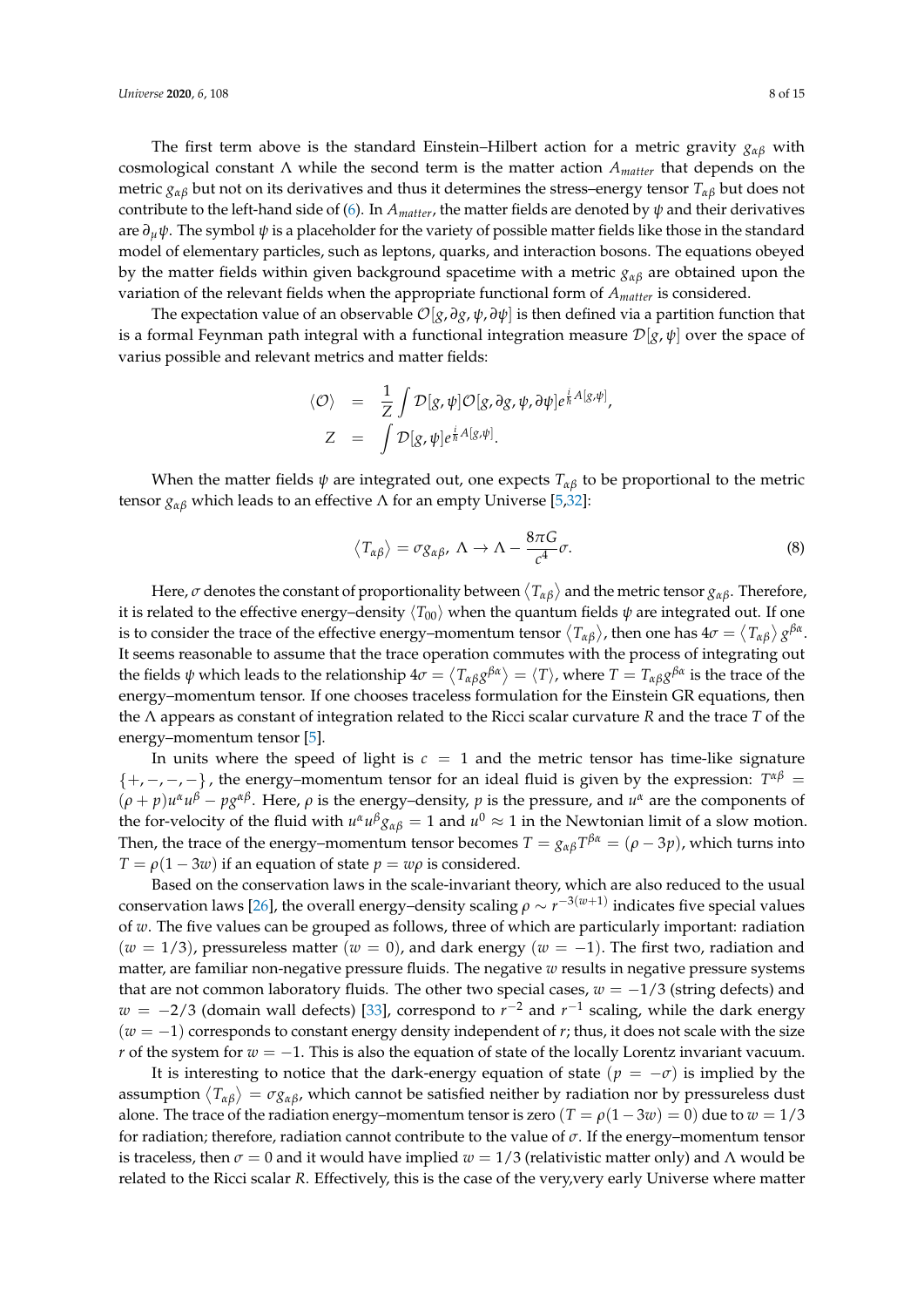and radiation were in the state of very-hot quark–gluon plasma. However, the current Universe is far from such state.

If one assumes that locally  $w \geq 0$ , then integrating out the matter fields  $\psi$  will result in  $4\sigma =$  $\langle T \rangle = \langle \rho \rangle - 3 \langle w \rho \rangle < \langle \rho \rangle$ , which implies  $\sigma / \langle \rho \rangle < 1/4$ . Thus, the effective dark energy–density  $\sigma$ , of radiation and matter, cannot be more than a quarter of the overall total energy–density  $\langle T \rangle \sim \langle \rho \rangle$ when  $\langle w\rho \rangle \ll \langle \rho \rangle$ . Notice that this provides an interpretation of the dark-energy as an effect arising from the integration of the matter fields and possible cancellation mechanism for bringing the effective energy–density  $4\sigma = \langle \rho \rangle - 3 \langle w\rho \rangle$  arbitrarily close to zero depending on the overall distribution of *ρ* and the relevant local values of  $w \ge 0$ . Unfortunately, the inequality  $\sigma < \langle \rho \rangle /4$  implies that the energy–density of the dark-energy field  $\sigma$  is less then the radiation and matter energy–density  $\langle \rho \rangle$  when  $w \ge 0$ , which contradicts the current state of the observed Universe. Of course, for the dark-energy field when  $w = -1$ , one has  $4\sigma = \langle T \rangle = 4 \langle \rho \rangle$ , thus,  $\sigma = \langle \rho \rangle$  while radiation and matter can be added on top of it as perturbations and one can consider  $R = 4\Lambda_0$ . However, if one insists on  $R = 4\Lambda_0 = 0$  but without dark energy ( $w = -1$ ), then  $-1 < w < 0$  is needed to have  $\sigma > \langle \rho_{rad+matter} \rangle$ , but it is still not enough to agree with observations. For example, given that  $\Omega_\Lambda/\Omega_M = 0.72/0.28 \approx 2.6$ , to have  $\sigma$  to be about two to three times as much as  $\langle \rho_{\text{matter}} \rangle$  with three species  $w \in \{0, -1/3, -2/3\}$  each with an equal amount of energy–density  $\rho$ , one can only get to  $\sigma/\rho = 6/4 = 1.5$  since  $4\sigma = \langle T \rangle = \rho + \rho(1 - 3 \times (-1/3)) + \rho(1 - 3 \times (-2/3)) = \rho \times (1 + 2 + 3).$ <sup>2</sup> Note that dark-matter has been already included by considering  $\Omega_M = 0.28$ . Given the lack of laboratory observations of dark species obeying  $-1 < w < 0$ , a non-zero cosmological constant Λ<sub>0</sub> must be present to explain the cosmological observation. Therefore, there must be non-zero Ricci curvature  $R = 4\Lambda_0$  associated with it. Such consideration is consistent with viewing the effective cosmological constant as a constant of integration [\[5\]](#page-13-2):

<span id="page-8-0"></span>
$$
\Lambda \to \Lambda_{eff} = \Lambda_0 - \frac{8\pi G}{c^4} \sigma = \frac{1}{4} R - \frac{8\pi G}{c^4} \frac{1}{4} \langle T_\alpha^\alpha \rangle.
$$
 (9)

Therefore, since empty space (the vacuum) is dominating the Universe, then one can integrate the matter fields and use an effective  $\Lambda$  that has an implicit contribution from the matter [\(9\)](#page-8-0). For flat space-time  $(R = 0)$ , this would imply that the value of the effective cosmological constant should be due to the trace part of the stress energy–momentum tensor *Tαβ* and should somehow be deducible from the matter distribution. Then, the smallness of  $\Lambda_{eff}$  would imply that it is a perturbative effect rather than a leading order effect as implied by [\(2\)](#page-1-2). In fact, models based on estimates of the quantum fluctuations using quantum potentials and quantum hydrodynamic formalism are pointing to such behavior when one is looking at the quantum corrected Raychaudhuri equation [\[11\]](#page-14-3), as well as the Classical Klein–Gordon Field [\[12\]](#page-14-4), and the Spinor-Tensor Gravity of the Classical Dirac Field [\[13\]](#page-14-5). If one adopts the above viewpoint as the main sources of the non-zero vacuum energy density, then one can accept the zero cosmological constant argument based on ideas from the 1980s and 1990s, and then add a perturbative effect of sparse matter distribution on top of it.

However, from the point of view of the usual QC, the effective cosmological constant  $Λ_{eff}$ , the origination of the non-zero value is irrelevant since flat spacetime  $(R = 0)$  as well as non-flat spacetime  $(R \neq 0)$  are viable stable Lorentzian background vacua for path-integral based Quantum Gravity models [\[28\]](#page-14-19). Thus, in [\(6\)](#page-6-0) and [\(7\)](#page-6-1), one can set *Tαβ* = 0 and *Amatter* = 0, which effectively is the vacuum Einstein field equation (EFE) with the corresponding action:

The ratio is even smaller ( $\sigma/\rho = 5/4 = 1.25$ ) if one is to consider equal energy partition per degree of freedom (1/2) with dimension degree of freedom *n* deduced from the scaling  $\rho \sim r^{-n}$ .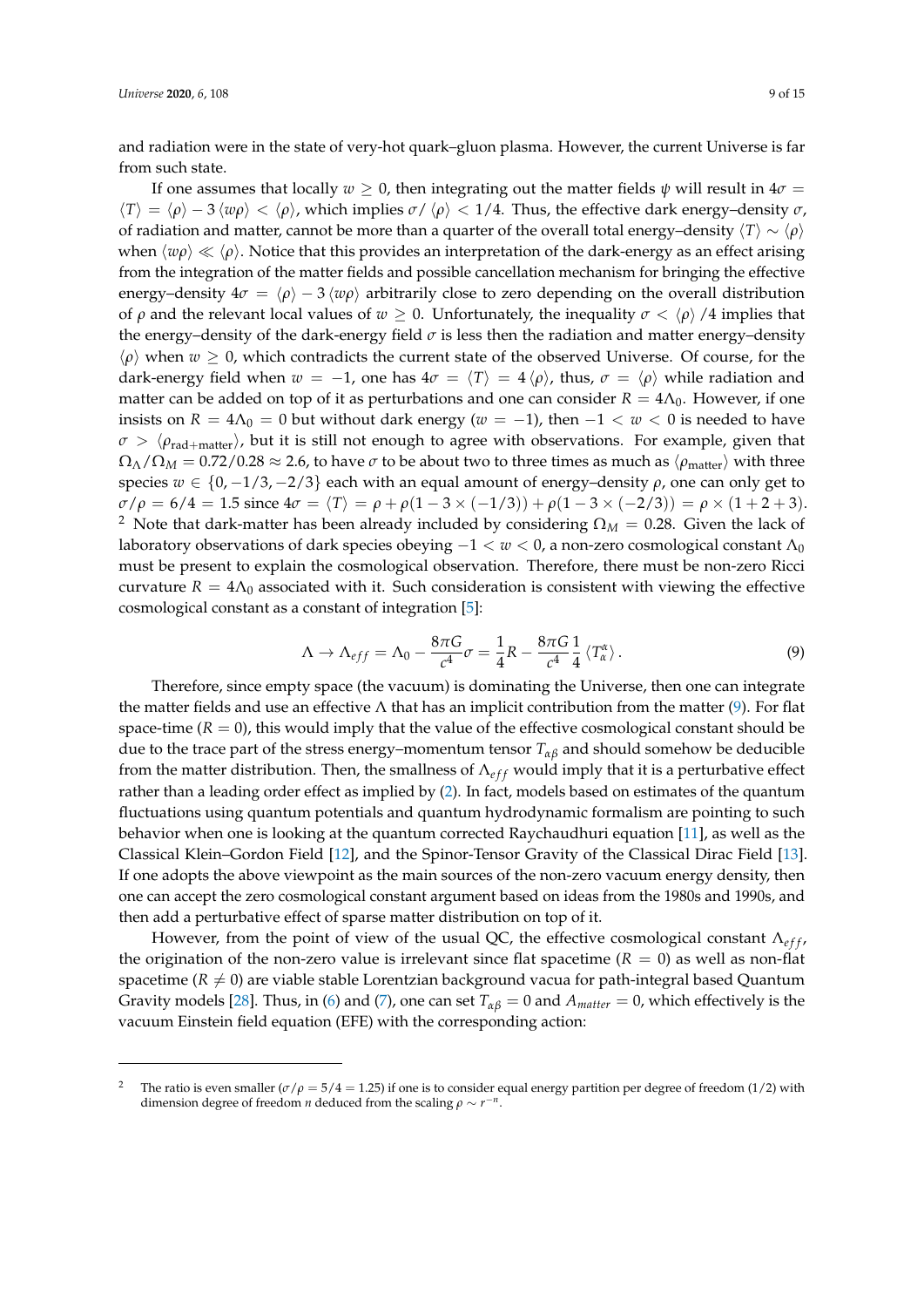<span id="page-9-0"></span>
$$
R_{\alpha\beta} - \frac{1}{2}g_{\alpha\beta}(R - 2\Lambda) = 0
$$
\n(10)

$$
A[g] = \frac{c^4}{16\pi G} \int (R - 2\Lambda) \sqrt{-g} d^4 x \tag{11}
$$

Most modern vacuum cosmology models are derived from [\(10\)](#page-9-0) for specifically chosen metric tensor *g*. For homogeneous and isotropic Universe, the Ricci scalar curvature is expected to be constant or at most time dependent only. If one considers a vacuum solutions to  $(6)$ , then one arrives at  $(10)$ , which implies that  $R = 4\Lambda$ . Quantum cosmology considers all reasonable possibilities for the metric tensor *g* within the appropriate path integrals [\[10,](#page-14-2)[14,](#page-14-6)[15,](#page-14-7)[24\]](#page-14-15).

It is usually assumed that [\(10\)](#page-9-0) provides a satisfactory description of the physical reality at cosmological scales. Therefore, the main contribution to the action [\(11\)](#page-9-0) comes from the "classical trajectories" satisfying [\(10\)](#page-9-0). In this respect, one can approximate the action [\(11\)](#page-9-0) by considering an integration of  $(10)$  and its implication for  $(11)$ :

<span id="page-9-4"></span>
$$
\int (4\Lambda - R) \sqrt{-g} d^4 x = 0 \tag{12}
$$

$$
A[g] \approx \frac{c^4}{16\pi G} \int 2\Lambda \sqrt{-g} d^4 x = \int \rho_\Lambda \sqrt{-g} d^4 x \tag{13}
$$

One can justify the partition function *Z* in the familiar form ( *e* −*βE* ) by switching to imaginary time, Euclidean metric *gE*, and, assuming the separation of the four-volume integral into time integral and three-volume integral by using the following relationships:

<span id="page-9-3"></span>
$$
e^{\frac{i}{\hbar}A[g]} \rightarrow e^{-\beta E}, \beta = -\frac{i}{\hbar} \int dt,
$$
  

$$
\sqrt{-g}d^4x \rightarrow dt dV^{(3)}, E = \int \rho_{\Lambda}dV^{(3)}.
$$
 (14)

In view of the above expressions, one expects that the partition function for a set of metrics *g* satisfying [\(10\)](#page-9-0) is given in terms of the corresponding Euclidean metric  $g_E$  [\[5\]](#page-13-2):

<span id="page-9-2"></span>
$$
Z = \int \mathcal{D}[g_E] \exp\left(-\frac{c^4}{8\pi G \hbar} \int \Lambda \sqrt{g_E} d^4 x\right).
$$
 (15)

When evaluated using a Hartle–Hawking no-boundary condition in complexified spacetime, one √ gets to 4-spheres of radius  $R=\sqrt{3/\Lambda}$  and obtains a probability density distribution [\[5](#page-13-2)[,24](#page-14-15)[,34\]](#page-14-25):

<span id="page-9-1"></span>
$$
P \sim e^{-I_{eff}} = \exp\left(\frac{3\pi c^4}{G\hbar\Lambda}\right)
$$
\n(16)

Based on this expression of the probability density distribution, Hawking has concluded that the cosmological constant is probably zero [\[5,](#page-13-2)[34\]](#page-14-25). Various approaches have been suggested on improving the probability density distribution since the measured value of  $\Lambda$  has turned out to be very small but non-zero. One of the most current approaches have been focused on the 4-volume cutoff measure of the multiverse [\[35\]](#page-14-26). The discussion in [\[34\]](#page-14-25) considers also an anti-symetric tensor *Aµνγ* that is one way to arrive at unimodular gravity [\[5,](#page-13-2)[10\]](#page-14-2). The above result [\(16\)](#page-9-1) relies on the observation that  $\int \sqrt{g_E} d^4x = v[g_E] \zeta^4$  where the characteristic size  $\zeta$  is actually the 4-spher radius  $R = \sqrt{3/\Lambda}$ . The overall geometric dimensionless factor of proportionality is denoted by *ν* [*gE*]. For example, this factor is 1 for standard Euclidian n-cube, and  $4\pi/3$  for the volume of a 3D sphere. Calculations for the tunneling probability from "nothing" into something with a 4D size  $R=\sqrt{3/\Lambda}$  considering wormholes, using Euclidian action and imaginary time, have resulted in the expression *P* ∼ exp(1/Λ), while the use of real time and WKB-approximation result in *P* ∼ exp( $-1/\Lambda$ ) instead [\[6,](#page-13-3)[31\]](#page-14-22). It has been argued that the more appropriate probability expression is  $P \sim \exp(-1/|\Lambda|)$  [\[36\]](#page-14-27). The sign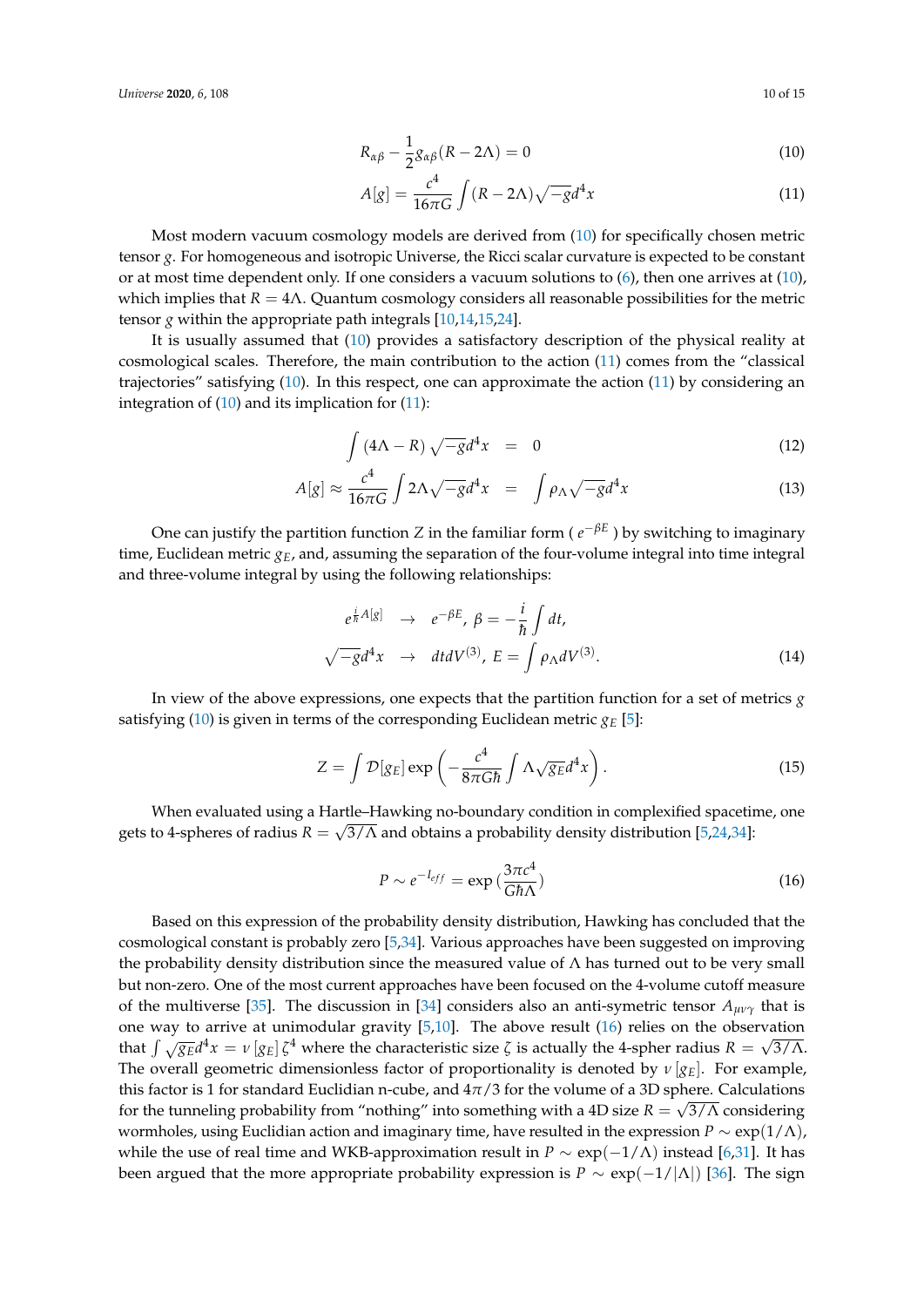difference can be traced to whether there is a minimum size or maximum size of the 4D manifold as well as how the overall path integral measure is handled [\[28\]](#page-14-19). In the forthcoming discussion, we will utilize [\(15\)](#page-9-2) and will not impose such relationship ( $\zeta \sim R = \sqrt{3}/\Lambda$ ) between characteristic size *ζ* and Λ. Our goal is to estimate the typical size of an universe within the multiverse approach. The calculations discussed in the next section show that the typical size of an universe is of the order of the Planck scale and therefore the Quantum Field Theory estimates of the vacuum energy density [\(2\)](#page-1-2) is a reasonable expectation.

#### **4. Multiverse Partition Function and the Typical Size of a General** *ζ***-Universe**

Consider an ensemble of universes (Multiverse) where each universe is a solution to the Einstein field Equation [\(10\)](#page-9-0) and is labeled by {*gαβ*, Λ, *ζ*}. Here, *ζ* is an auxiliary tag, a characteristic size, to a given EFE solution {*gαβ*, Λ}. The characteristic size can be determined by measuring the biggest distance between two spacial points, or the age of the Universe  $t = \zeta/c$ , or its 4D volume  $\int \sqrt{g_E} d^4x$ *ν* [ $g_E$ ]  $\zeta^4$ , at a particularly important moment of its evolution and so on. The definition of  $\zeta$  is loose and fuzzy in order to fulfill its purpose to be an enumerator for various solutions of the Einstein field equations. In order to be able to set up the integration variables in the partition function in a manageable form, one can introduce an equivalent set of fields and variables:

$$
\{g_{\alpha\beta}, \Lambda, \zeta\} \to \{\tilde{g}_{\alpha\beta}, \tilde{\Lambda}, \tilde{\zeta} : a\}
$$
 (17)

where  $g_{\alpha\beta} = a^2 \tilde{g}_{\alpha\beta}$  the second power of *a* is a matter of convenience; *a* is simply related to  $\zeta$  since the distance between two points along an *s*-parametrized curve is:

$$
\zeta = \int ds \sqrt{g_{\alpha\beta} \frac{dx^{\alpha}}{ds} \frac{dx^{\beta}}{ds}} = a \int ds \sqrt{\tilde{g}_{\alpha\beta} \frac{dx^{\alpha}}{ds} \frac{dx^{\beta}}{ds}}
$$
(18)

Thus,  $\zeta=a\tilde\zeta.$  The choice  $\tilde\zeta=1$  is particularly important and will be discussed later.

Furthermore, notice that, if  $\{g_{\alpha\beta}, \Lambda\}$  solves the Einstein field Equation [\(10\)](#page-9-0), then  $\{\tilde{g}_{\alpha\beta}, \tilde{\Lambda}\}$  would also be a solution to the Einstein field Equation [\(10\)](#page-9-0) where  $\Lambda$  and  $\tilde{\Lambda}$  are simply related as  $\Lambda = \tilde{\Lambda}/a^2$ . This follows from the fact the affine connection  $\Gamma^\alpha_{\beta\gamma}$  is invariant under rescaling of the metric tensor and so are the Riemann curvature tensor  $R^\alpha_{\beta\gamma\delta}$  and the Ricci curvature tensor  $R_{\beta\delta}=R^\alpha_{\beta\alpha\delta}$ , but the scalar curvature  $R = g^{\alpha\beta}R_{\alpha\beta}$  rescales as  $g^{-1}$  which is effectively  $a^{-2}$ . One simple way to see that the affine connection  $\Gamma^{\alpha}_{\beta\gamma}$  is invariant under rescaling of the metric tensor (*g<sub>αβ</sub>* =  $a^2 \tilde{g}_{\alpha\beta}$ ) is to notice that  $\Gamma_{\beta\gamma\alpha}$  is built by using partial derivatives of the metric tensor  $g_{\alpha\beta}$ ; thus,  $\Gamma^\alpha_{\beta\gamma} = g^{\alpha\nu}\Gamma_{\beta\gamma\nu}$  where  $g^{\alpha\nu}$  is the inverse of  $g_{\alpha\nu}$  and therefore it scales with  $a^{-2}$ ; that is,  $g^{\alpha\beta} = a^{-2}\tilde{g}^{\alpha\beta}$ . Another way to justify  $\Lambda = \tilde{\Lambda}/a^2$  is to recall that  $T_{\alpha\beta}$  is scale invariant [\[26\]](#page-14-17), which can be guaranteed only if  $Λ = Λ/a^2$  when  $g_{\alpha\beta} = a^2 \tilde{g}_{\alpha\beta}$ given the Equations [\(8\)](#page-7-0) and [\(4\)](#page-2-0).

Given an ensemble of solutions {*gαβ*, Λ, *ζ*}, where *ζ* has been determined by using a particular measurement procedure/definition, one can split the ensemble into same-scale *ζ*-subset, for example  ${g_{\alpha\beta}, \Delta, \zeta = 1} \equiv {\tilde{g}_{\alpha\beta}, \tilde{\Delta}, \tilde{\zeta} = 1 : a = 1}$  members, and *a*-derivable members, such that  ${g_{\alpha\beta}, \Delta, \zeta} \equiv \tilde{g}_{\alpha\beta}$  ${a^2 \tilde{g}_{\alpha\beta}, \tilde{\Lambda}/a^2, a\tilde{\zeta} : \tilde{\zeta} = 1}.$  Let's call the  $\zeta = \tilde{\zeta} = 1 = a$  subset—*the Planck-scale seed universes subset.* 

The goal now is to write a partition function *Z* in terms of the variables ( $\tilde{g}_{\alpha\beta}$ ,  $\tilde{\Lambda}$ , *a*) by using guidance from  $Z[g_E]$  [\(15\)](#page-9-2). By following the mapping outlined in [\(14\)](#page-9-3), one has:

$$
\mathcal{D}[g_E] \longrightarrow_{g_{\alpha\beta} \to a^2 \tilde{g}_{\alpha\beta}} d[a^2] \mathcal{D}[\tilde{g}_E]
$$
\n
$$
(19)
$$

$$
\int \Lambda \sqrt{g_E} d^4 x \qquad \underset{\mathcal{S}\alpha\beta \to a^2 \tilde{\mathcal{S}}\alpha\beta}{\longrightarrow} \int \frac{\tilde{\Lambda}}{a^2} \times a^4 \sqrt{\tilde{g}_E} d^4 x. \tag{20}
$$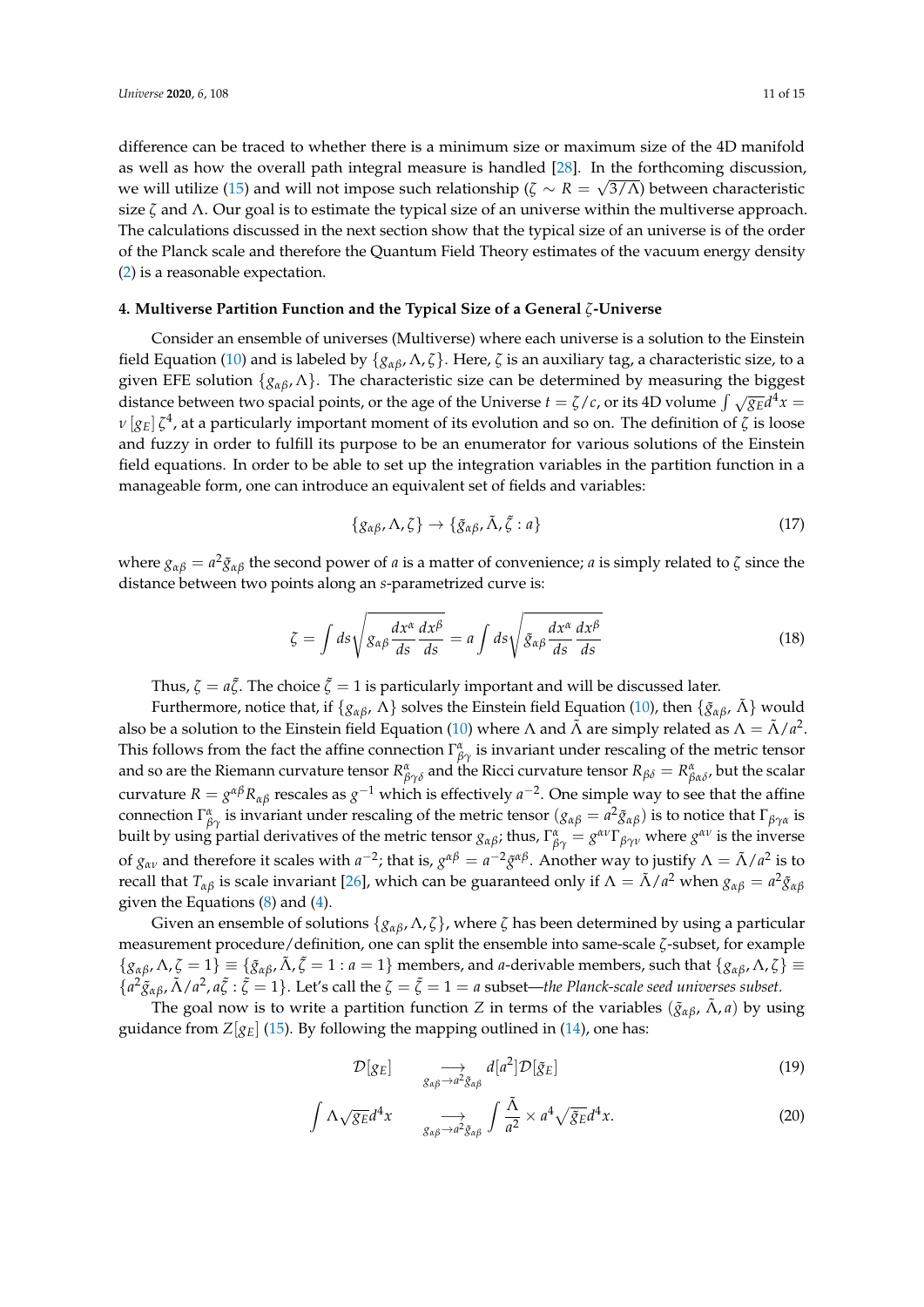Since each *a*-derivable member is built from a particular  $\tilde{\zeta} = 1$  solution  $\{\tilde{g}_{\alpha\beta}, \tilde{\Lambda}, \tilde{\zeta} = 1\}$ , then its contribution to the functional integrals is easily taken into account through the variable *a*. Therefore, it seems reasonable to define *Z* and  $\langle \mathcal{O} \rangle$  in Planck units (  $c = G = h = 1$  ) in the following way:

<span id="page-11-0"></span>
$$
Z = \int_0^\infty d[a^2] \int \mathcal{D}[\tilde{g}] e^{-\frac{1}{8\pi} a^2 \tilde{\Lambda} \tilde{v} \tilde{\zeta}^4}, \tag{21}
$$

$$
\langle \mathcal{O} \rangle = \frac{1}{Z} \int_0^\infty d[a^2] \int \mathcal{D}[\tilde{g}] \mathcal{O} e^{-\frac{1}{8\pi} a^2 \tilde{\Lambda} \tilde{v} \tilde{\zeta}^4}.
$$
 (22)

Here, *ν*[*gE*] is an overall geometric factor that encodes most of the geometric information related to *g*. Usually, *ν*[*gE*] is of order one. For example, for *R* <sup>4</sup> Euclidean geometry *ν* = 1, for *D*<sup>4</sup> geometry  $\nu = \frac{\pi^2}{2} \approx 5$ . However, for a spherical blackhole with  $8\pi M$  period in the imaginary time and event horizon at *R* = 2*M*, one has  $\nu = \frac{16}{3}\pi^2 \approx 53$ . In general, one can consider classes of metrics  $g_E$  for which  $\nu[g_E]$  has the same value. Then, the "path-integral" over that class  $\mathcal{D}[\tilde{g}]$  would result in the "volume"  $V[v[g_E]]$  of this class of metrics and  $v[g_E]$  can be used as a new integration variable. Thus, the Jacobian for this change of variables would be the metric volume V[*ν*[*gE*]]. Since, as already mentioned,  $\nu[g_E]$  is of order one usually; thus, one can neglect, for the present study, its dependence on the metric. However, in the future, one may consider *ν*[*gE*] as an independent degree of freedom along which one would have to integrate.

Since the Planck-scale subset consists of Planck-scale universes, it is plausible that at such sub-microscopic scale the quantum field theory estimates of the vacuum energy density is appropriate; that is,  $\rho_{\tilde{\Lambda}}$  is of order 1. Thus, if for each solution  $\{g_{\alpha\beta}, \Lambda, \zeta\}$  there is Planck-scale seed Universe such that *a* is chosen so that  $\tilde{\zeta} = 1$ ,  $\tilde{\Lambda}$  in the range  $(1, 8\pi)$ , which is compensating for fixing  $\tilde{\nu} \approx 1$ , and  $\mathcal{O} = \zeta = a\tilde{\zeta} = a$ ; then, evaluating [\(21\)](#page-11-0) and [\(22\)](#page-11-0) results in the average characteristic size  $\langle \zeta \rangle$  of this *a*-derivable subset to be of order one as well  $(\langle \zeta \rangle \in (2\pi, \sqrt{\pi/2}) \approx (6.3, 1.25)$  when  $\tilde{\Lambda} \in (1, 8\pi)$ ). Note that, according to [\(21\)](#page-11-0) and [\(22\)](#page-11-0), one has  $Z\sim \tilde\Lambda^{-1}$ , while  $\langle \zeta\rangle\sim \tilde\Lambda^{-1/2}.$ 

One can easily see this upon changing the order of the integration and by performing the following substitution that makes the integration over  $[a^2]$  very easy numerically by considering the Plank-seed universe class  $(\tilde{\zeta} \approx 1, \tilde{\nu} \approx 1)$  that results in a universe of characteristic size  $\zeta = \tilde{\zeta}$ *a*. Thus, the argument of the exponential function can be written from  $\frac{1}{8\pi} (a^2 \tilde{\zeta}^2)(\tilde{\Lambda}\tilde{v})(\tilde{\zeta}^2)$  into  $\frac{1}{8\pi} (\zeta^2)(\tilde{\Lambda}\tilde{v})(\tilde{\zeta}^2) = \zeta^2 \tilde{c}^2$ . We will be performing the integration over  $\zeta^2$  while keeping  $\tilde\zeta=1$  and assuming  $\tilde v\approx 1$  and  $\tilde\Lambda$  in the range  $(1, 8\pi)$ , which is consistent with the Plank-seed universe class idea, while  $\tilde{c}^2 = \frac{1}{8\pi} (\tilde{\Lambda}\tilde{v})(\tilde{\zeta}^2)$ .

$$
Z = \int \mathcal{D}[\tilde{g}] \int_0^{\infty} d[a^2] e^{-\frac{1}{8\pi} (a^2 \tilde{\zeta}^2)(\tilde{\Lambda}\tilde{v})(\tilde{\zeta}^2)} = \int \mathcal{D}[\tilde{g}] \int_0^{\infty} d[\zeta^2] \tilde{\zeta}^{-2} e^{-\zeta^2 \tilde{c}^2} = \frac{8\pi}{\tilde{\Lambda}} \int \mathcal{D}[\tilde{g}] \nu[\tilde{g}]^{-1}, (23)
$$
  

$$
\langle \zeta \rangle = \frac{1}{Z} \int \mathcal{D}[\tilde{g}] \tilde{c}^{-3} \int_0^{\infty} d[\zeta^2] \zeta e^{-\zeta^2} = \frac{1}{Z} \int \mathcal{D}[\tilde{g}] \tilde{c}^{-3} \sqrt{\frac{\pi}{2}} = \frac{16\pi^2}{Z \tilde{\Lambda}^{3/2}} \int \mathcal{D}[\tilde{g}] \nu[\tilde{g}]^{-3/2} \approx \frac{2\pi}{\sqrt{\tilde{\Lambda}}}.
$$
 (24)

where we have used  $\nu[\tilde{g}] = 1$  assuming we can move the actual value of  $\nu[\tilde{g}] \approx 1$  into the value of  $\tilde{\Lambda}$ without that changing the range  $\tilde{\Lambda} \in (1, 8\pi)$  significantly but only rearranging the elements there.

In this respect, any particular solution {*gαβ*, Λ, *ζ*} of the EFE could be viewed either as *a*-derivable element connected to a particular Planck-scale seed solution or it could be a Planck-scale seed solution itself. This means that the multiverse ensemble can be enumerated by Planck-scale seed universes and their *a*-derivable elements.

The scale of the observed Universe is clearly far larger than the Planck-scale, thus our Universe is *a*-derivable Universe based on some Planck-scale seed Universe { $\tilde{g}_{\alpha\beta}$ ,  $\tilde{\Lambda} \in (1,8\pi)$ ,  $\tilde{\zeta} = 1$ } so one can expect its characteristic size to be related to its present size, which is  $r = 10^{26}$  m in Planck units  $(l_P = 1.6 \times 10^{-35} \text{ m})$ ; this gives  $a \approx 6 \times 10^{60}$  and therefore  $\Lambda = \tilde{\Lambda}/a^2 = 8\pi/(6 \times 10^{60})^2 = 7 \times 10^{-121}$ or  $\Lambda = \tilde{\Lambda}/a^2 = 1/(6 \times 10^{60})^2 = 3 \times 10^{-122}$  in Planck units. These values are clearly much closer to the measured value  $\rho_{\Lambda}/\rho_{Planck} = 1.4 \times 10^{-123}$ .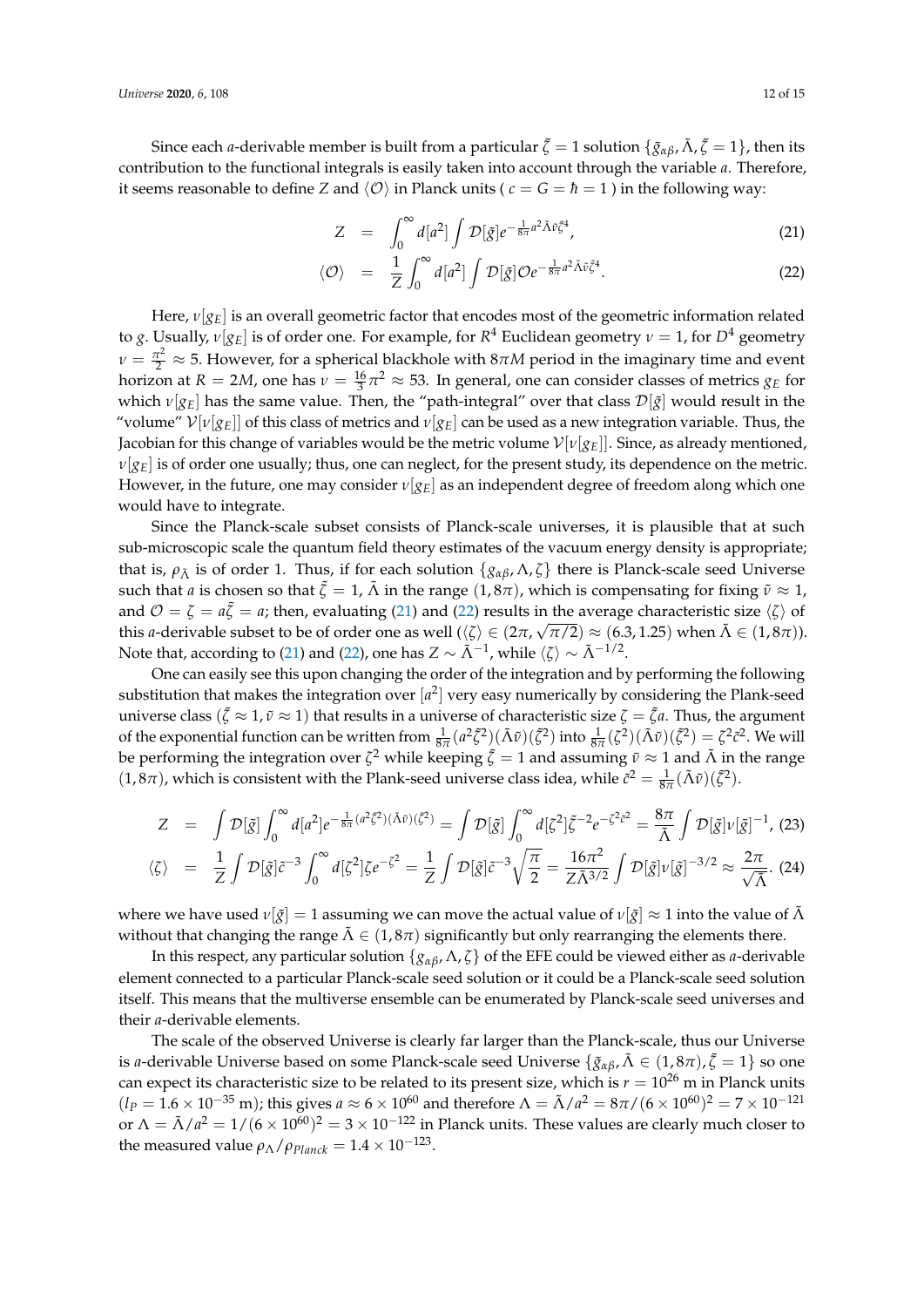#### **5. Discussions and Conclusions**

One may expect further improvements in  $\Lambda$  by adding quantum effects via higher order terms in the Einstein–Hilbert action that are beyond the approximation [\(13\)](#page-9-4), which considers only classical fields satisfying [\(10\)](#page-9-0), and by making more rigorous calculations using  $Z[g]$  [\(15\)](#page-9-2) instead of  $Z[a]$  [\(21\)](#page-11-0), or at least understanding better the mapping [\(14\)](#page-9-3) since one is not guaranteed that  $\rho_{\Lambda}$  is a constant in general. This, however, would require the use of the full theory of quantum gravity whose structure and mathematical apparatus are not yet fully understood. Nevertheless, some important results are already available as pertained to a dynamical solution of the cosmological constant problem—Ref [\[14\]](#page-14-6), along with the possibility of numerical conformations using causal dynamical triangulations [\[15](#page-14-7)[,16\]](#page-14-8).

The reasoning above shows that the quantum field theory estimate of the vacuum energy density is probably valid only for sub-microscopic (Planck size) universes; however, for macroscopic size systems, one needs to use the *a*-scaling mapping to arrive at the observed value of Λ. An open question is the strict definition of the characteristic scale and its meaning. It seems that there are many options: one can think of the characteristic scale *ζ* as the size to which a given universe has inflated during the inflation era, or the size at which general relativity has become a good enough approximation so one doesn't need quantum gravity, or the size at which  $\Lambda$  is dominated by the zero point energy of the gravitational field and all the matter contributions are negligible, or the size of the future cosmological horizon, and so on and so on. This issue, however, could be short circuited if one promotes the characteristic scale *a* into a conformal gauge factor  $\lambda(x)$  as part of the Integrable Weyl Geometry framework. For example, using FLRW metric:

$$
ds^{2} = -c^{2}dt^{2} + R(t)^{2} \left(\frac{dr^{2}}{1 - kr^{2}} + r^{2} d\Omega^{2}\right) = \lambda^{2} ds'^{2}
$$
 (25)

For non-zero Gaussian curvature  $k$ , one can consider a small enough patch of space  $r << 1/\sqrt{|k|}$ to be Gaussian flat, that is,  $k \approx 0$ . Then, by switching to conformal time  $\tau$  using  $dt = R(t)d\tau$ , one can identify conformal factor  $\lambda = R(\tau)$  such that the new metric is conformally equivalent to the Minkowski metric and therefore a unimodular. In the case of  $k = 0$ , such interplay has been described explicitly in the discussion of the application to the empty space solution [\[26\]](#page-14-17).

Integrating out the matter fields is an essential step in the above calculations. When applied in conjecture with the above reasoning, it leads to a value of Λ, which is very close to the measured value perhaps due to the fact that the value of  $\Lambda$  calculated in this paper is mainly due to the vacuum energy density of the classical gravitational field in an *a*-derivable universe. It seems that the above reasoning and results are consistent with the view that the effective cosmological constant [\(9\)](#page-8-0) is an integral of the motion with a significant contribution from the Ricci scalar. Even more, it may be more beneficial and less puzzling if one is considering the smallness of  $\Lambda$  to be due to the large value of the entropy in the observed Universe. Furthermore, if one is using the traceless version of the Einstein's equations, then the zero point energy of the matter fields does not contribute to the vacuum energy density of the classical gravitational field. A unimodular gravity approach to Einstein's equations is well aligned with this view [\[10\]](#page-14-2) and, if combined with the view that the cosmological constant is about the entropy of the system and not about its vacuum energy density as suggested by the BlackHole Cosmology [\(5\)](#page-5-0), then one has a plausible resolution of the main three puzzles about the cosmological constant.

In summary, the key points of the paper are: the introduction of the *Multiverse Partition Function* for an ensemble of universes enumerated by their *characteristic size a* that is also used as integration variable in the partition function. The averaged characteristic scale of the ensemble is estimated by using only members that satisfy the Einstein field equations. The averaged characteristic scale is compatible with the Planck length when considering an ensemble built on Planck-scale seed universes with vacuum energy density of order one; that is,  $\tilde{\Lambda} \approx 8\pi$ . For *a*-derivable universes with a characteristic scale of the order of the observed Universe  $a \approx 6 \times 10^{60}$ , the cosmological constant  $\Lambda = \tilde{\Lambda}/a^2$  is in the range  $10^{-121} \div 10^{-122}$ , which is close in magnitude to the observed value  $10^{-123}$ .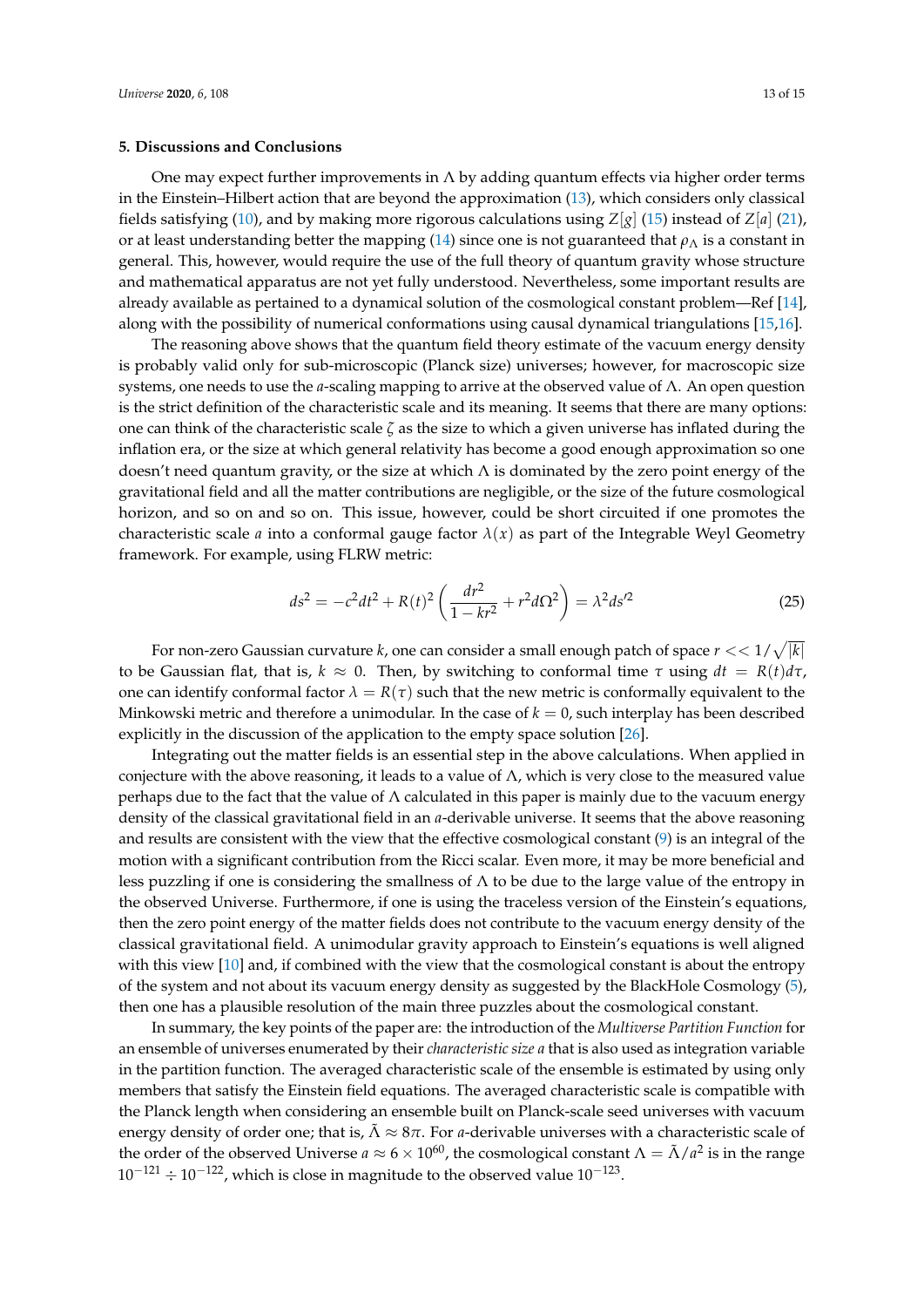The result that the overall averaged characteristic size of an ensemble of universes that satisfies the Einstein Field Equations [\(10\)](#page-9-0) and [\(11\)](#page-9-0) is of the order of the Planck scale is not obvious in general. Explaining the observed value of Λ as due to the possibility that we live in a very large *a*-derivable universe might suggest that this is a low probability event. Thus, it may seem like an argument in support of the anthropic principle. However, if the physical reality is such that the idea of a characteristic scale *ζ* is actually an illusion of our practical models, then the overall argument would not be applicable. For example, a scale-invariant paradigm based on the Weyl Integrable Geometry, like the one discussed by the authors as an alternative to Λ*CDM*, would make all homogeneous and isotropic *a*-derivable universes, based on a specific EFE homogeneous and isotropic solution  $\{g_{\alpha\beta}, \Lambda\}$ , part of the same Universe via their time-dependent conformal factor  $\lambda(t) = \sqrt{\frac{3}{\Lambda}} \frac{1}{ct}$  [\[26\]](#page-14-17). Such an approach is clearly modifying significantly the main framework [\(10\)](#page-9-0) and [\(11\)](#page-9-0), their consequent equivalent expressions, and of course the final expressions [\(21\)](#page-11-0) and [\(22\)](#page-11-0) that have lead to the result that the overall averaged characteristic size of an ensemble of universes is of the order of the Planck scale. Furthermore, utilizing the possibility of a conformal gauge factor  $\lambda(x)$  could lead to unimodular gravity gauge choice where one considers the scale factor *a* in  $g_{\alpha\beta} = a^2 \tilde{g}_{\alpha\beta}$  as an overall scaling field  $a = \lambda(x)$  such that det  $\tilde{g}_{\alpha\beta} = 1$ . Exploring the possible connection between unimodular gravity gauge and the Weyl Integrable Geometry by using the viewpoint on the conformal perturbations described by Mottola and his collaborations [\[14,](#page-14-6)[28\]](#page-14-19) is an interesting research direction that could bring new light to the Cosmological Constant problem, as well as on the Dark Matter problem via the SIV paradigm

and probably a new understanding of the SIV conformal factor  $\lambda(t) = \sqrt{\frac{3}{\Lambda}} \frac{1}{ct}$  within the framework of quantum gravity.

**Author Contributions:** V.G.G., is the lead author and researcher on the topics discussed by the paper. He has analyzed the relevant literature and mathematical expressions. A.M. has verified the mathematical correctness of the equations and the relevant physics conclusions. Both co-authors have been actively involved in the writing of the paper and its draft versions. All authors have read and agreed to the published version of the manuscript.

**Funding:** This research received no external funding.

**Acknowledgments:** V.G.G. acknowledges useful discussions with Carlos C. Perelman as well as discussions with Rob Macri, Emil M. Prodanov, and Tom Luu in the very early stage of his research on the topic. V.G.G. is extremely grateful to his wife and daughters for their understanding and family support at various stages of the research presented. A.M. expresses his deep gratitude to his wife and to D. Gachet for their continuous support.

**Conflicts of Interest:** The authors declare no conflict of interest.

#### **References**

- <span id="page-13-0"></span>1. Spergel, D.N.; Bean, R.; Doré, O.; Nolta, M.R.; Bennett, C.L.; Dunkley, J.; Hinshaw, G.; Jarosik, N.; Komatsu, E.; Page, L.; et al. Three-Year Wilkinson Microwave Anisotropy Probe (WMAP) Observations:Implications for Cosmology. *Astrophys. J. Suppl. Ser.* **2007**, *170*, 377–408. [\[CrossRef\]](http://dx.doi.org/10.1086/513700)
- <span id="page-13-5"></span>2. Komatsu, E.; Smith, K.M.; Dunkley, J.; Bennett, C.L.; Gold, B.; Hinshaw, G.; Jarosik, N.; Larson, D.; Nolta, M.R.; Page, L.; et al. Seven-year Wilkinson Microwave Anisotropy Probe (WMAP) Observations: Cosmological Interpretation. *Astrophys. J. Suppl. Ser.* **2011**, *192*, 18. [\[CrossRef\]](http://dx.doi.org/10.1088/0067-0049/192/2/18)
- <span id="page-13-1"></span>3. Ade, P.A.R.; Aghanim, N.; Arnaud, M.; Ashdown, M.; Aumont, J.; Baccigalupi, C.; Banday, A.J.; Barreiro, R.B.; Bartlett, J.G.; Bartolo, N.; et al. Planck 2015 results. XIII. Cosmological parameters. *Astron. Astrophys.* **2016**, *594*, A13.
- <span id="page-13-4"></span>4. Hawking, S.W. The cosmological constant. *Philos. Trans. R. Soc. Lond. Ser. A* **1983**, *310*, 303–309.
- <span id="page-13-3"></span><span id="page-13-2"></span>5. Weinberg, S. The cosmological constant problem. *Rev. Mod. Phys.* **1989**, *61*, 1–23. [\[CrossRef\]](http://dx.doi.org/10.1103/RevModPhys.61.1)
- 6. Coleman, S. Why there is nothing rather than something: A theory of the cosmological constant. *Nucl. Phys. B* **1988**, *310*, 643–668. [\[CrossRef\]](http://dx.doi.org/10.1016/0550-3213(88)90097-1)
- <span id="page-13-6"></span>7. Hinshaw, G.; Larson, D.; Komatsu, E.; Spergel, D.N.; Bennett, C.L.; Dunkley, J.; Nolta, M.R.; Halpern, M.; Hill, R.S.; Odegard, N.; et al. Nine-year Wilkinson Microwave Anisotropy Probe (WMAP) Observations: Cosmological Parameter Results. *Astrophys. J. Suppl. Ser.* **2013**, *208*, 19. [\[CrossRef\]](http://dx.doi.org/10.1088/0067-0049/208/2/19)